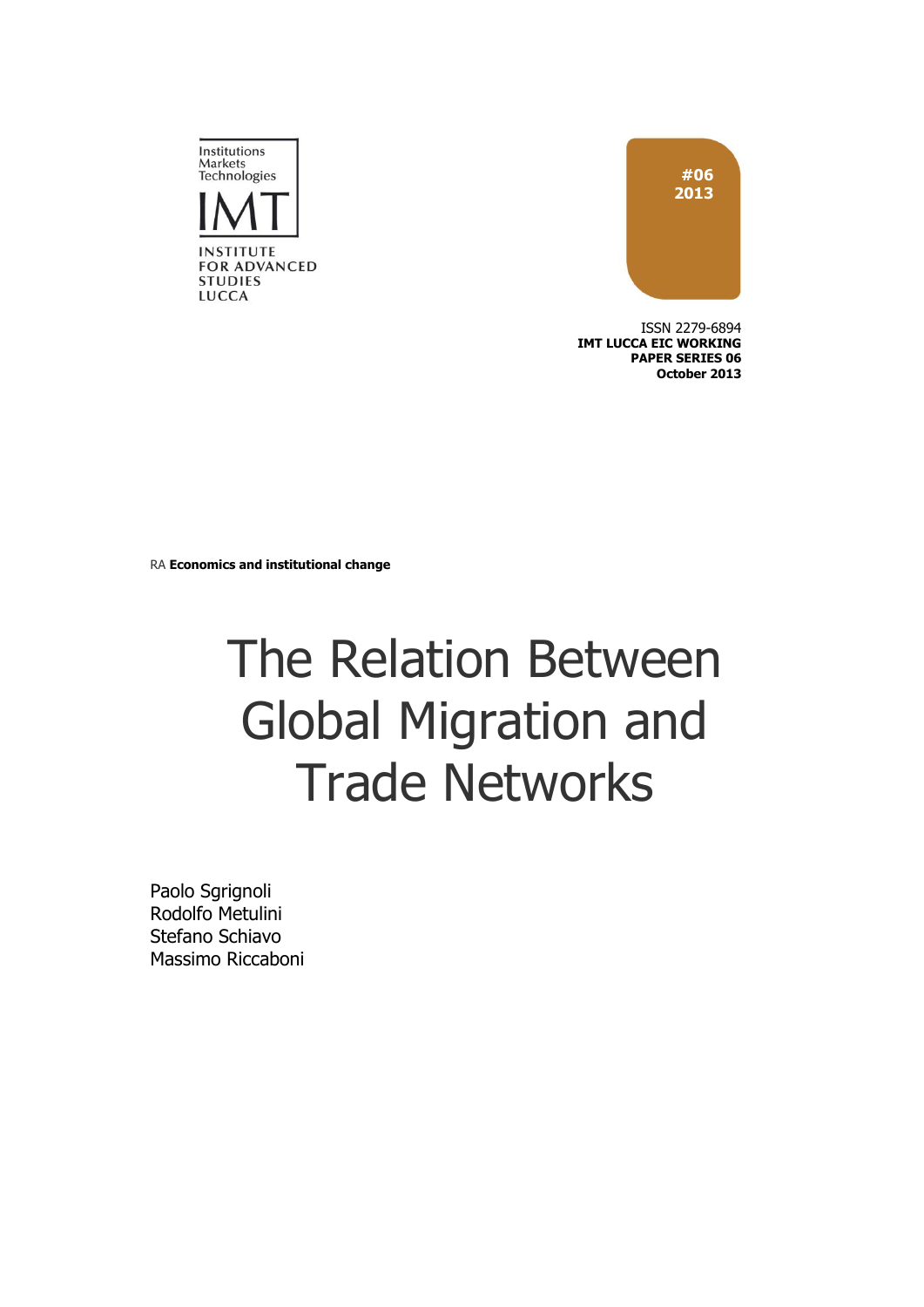ISSN 2279-6894 IMT LUCCA EIC WORKING PAPER SERIES #06/2013 © IMT Institute for Advanced Studies Lucca Piazza San Ponziano 6, 55100 Lucca

Research Area **Economics and institutional change**

# The Relation Between Global Migration and Trade Networks

### **Paolo Sgrignoli**

IMT Institute for Advanced Studies Lucca

**Rodolfo Metulini** IMT Institute for Advanced Studies Lucca

**Stefano Schiavo** Department of Economics and Management, University of Trento

### **Massimo Riccaboni**

IMT Institute for Advanced Studies Lucca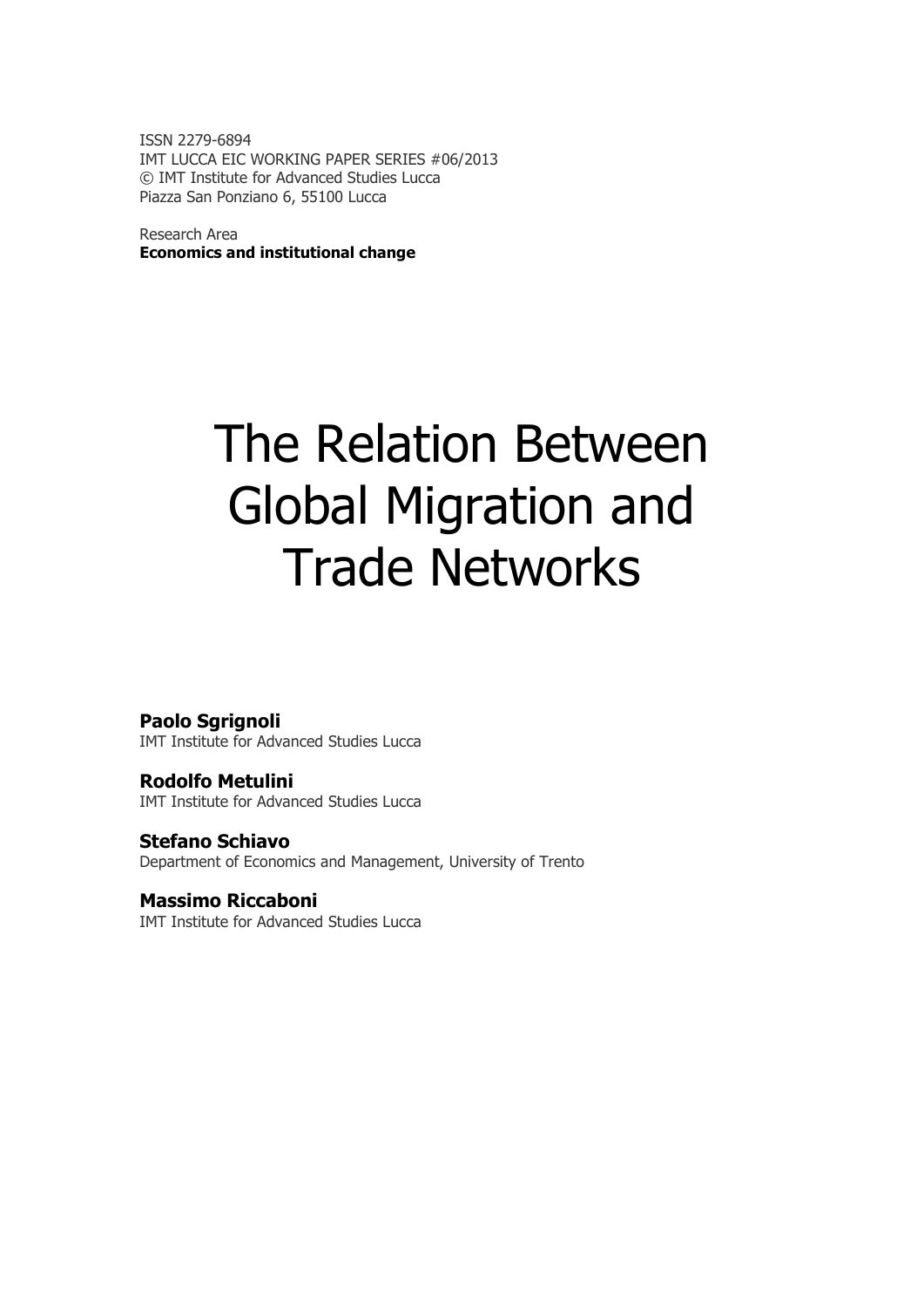## The Relation Between Global Migration and Trade Networks

Paolo Sgrignoli, Rodolfo Metulini, Stefano Schiavo, Massimo Riccaboni

#### Abstract

In this paper we develop a methodology to analyze and compare multiple global networks. We focus our analysis on the relation between human migration and trade. First, we identify the subset of products for which the presence of a community of migrants significantly increases trade intensity. To assure comparability across networks, we apply a hypergeometric filter to identify links for which migration and trade intensity are both significantly higher than expected. Next we develop an econometric methodology, inspired by spatial econometrics, to measure the effect of migration on international trade while controlling for network interdependencies. Overall, we find that migration significantly boosts trade across sectors and we are able to identify product categories for which this effect is particularly strong.

#### Index Terms

Trade; Migration; Networks; Gravity model; Spatial econometrics

#### I. INTRODUCTION

Since the mid 1990s a growing body of research has investigated the relation between global networks of international trade, information flows and migrations. Whereas traditional trade theory (e.g. the standard Heckscher-Ohlin model) suggests that the movement of goods across borders can provide a substitute for the movement of production factors, the bottom line of this branch of research is that the two actually complement each other. This appears to hold for different countries [for the US, Canada and Spain respectively, see [1,](#page-15-0) [2,](#page-15-1) [3\]](#page-15-2) and has recently been confirmed by a meta-analysis covering 48 different studies [\[4\]](#page-15-3).

Most of the literature referred to above shares a common empirical strategy, based on the estimation of a log-linear gravity model where bilateral trade flows are regressed over standard explanatory variables (economic mass and distance), the stock of immigrants from specific partner countries and other controls aiming at capturing various types of trade costs (common language, colonial relationships and the like). The most influential contributor to the field is probably James Rauch who, in a series of papers with a variety of co-authors, looks at the role of ethnic immigrants networks in facilitating trade. The core of the argument is that formal and informal links among co-ethnic migrants in other countries and at home, the "network" in Rauch's terminology, facilitate trade by providing potential trading partners with easier access to valuable, i.e. qualified, information. The pro-trade effect thus stems from the reduction of the trade barriers and search costs associated with market

Paolo Sgrignoli, Rodolfo Metulini and Massimo Riccaboni, IMT Advanced Studies Lucca - Laboratory of Innovation Management and Economics; Stefano Schiavo, School of International Studies and Department of Economics and Management, University of Trento Manuscript submitted Oct. 23 2013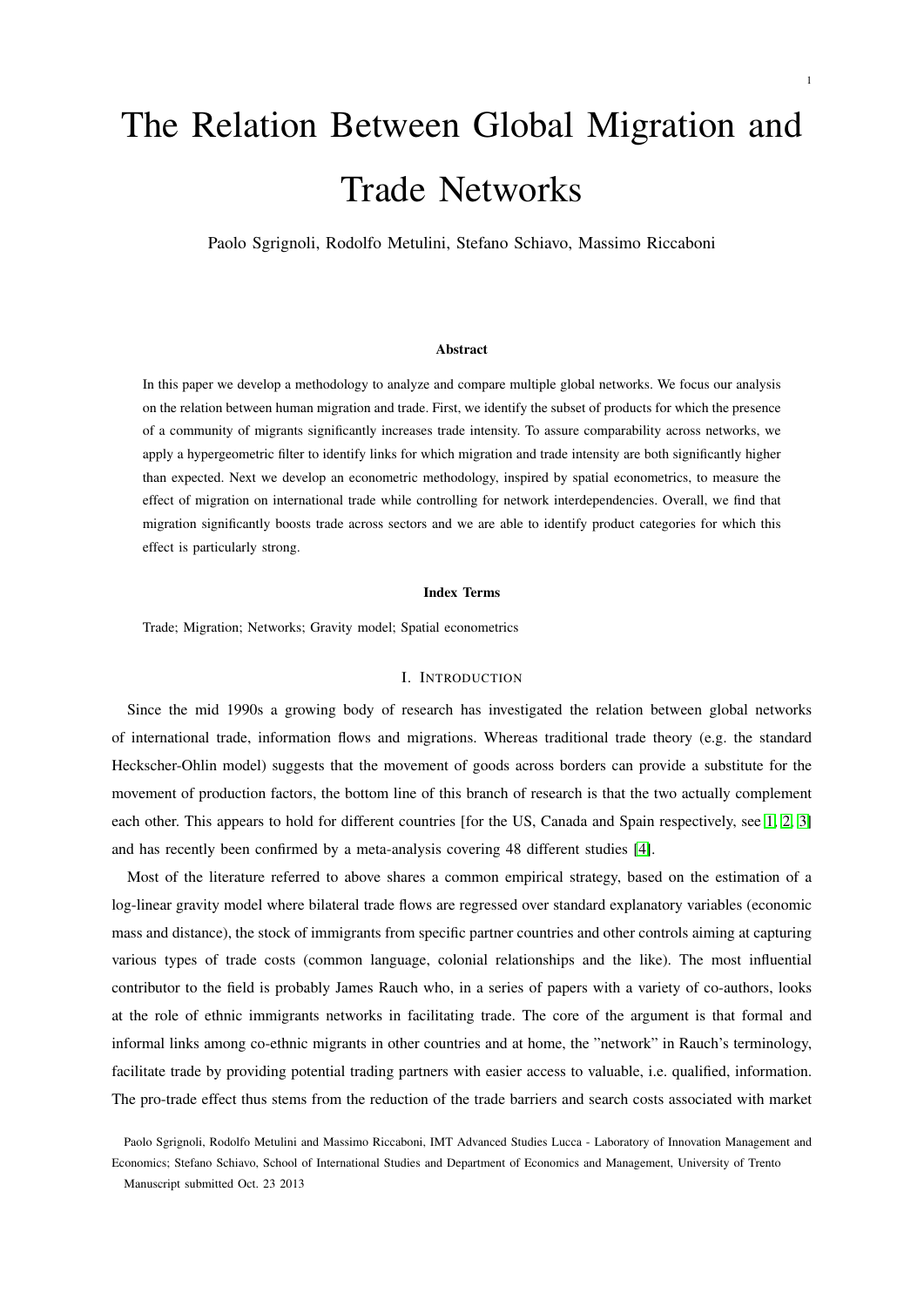transactions. Since these costs are likely to be larger for international trade due to distance, language and cultural differences, legal provisions and the like, "networks" end up being especially relevant in facilitating cross-border transactions. Indeed, the central result in Rauch and Trindade [\[5\]](#page-15-4) is that the positive effect of migration on trade is larger for "differentiated goods", i.e. those items that are not homogeneous and are not traded in organized exchanges therefore rendering that knowledge about counterpart reputation particularly valuable.

Similar results have been replicated by a number of subsequent authors. Peri and Requena-Silvente [\[3\]](#page-15-2), for instance, analyze the Spanish case and find that doubling the number of immigrants from a given country increases export to the same destination by 10 percent. This effect is higher for firms selling differentiated products and for more distant countries (geographically or culturally). All of these elements are consistent with the notion that networks (in this case the presence of a large community of expatriates and their connections with co-nationals at home and abroad) lower the hurdle in terms of economic interactions, providing better access to information and trade opportunities and reducing the fixed costs associated with entry into a foreign market.

Easier access to information via co-ethnic migrants does not only increase export from the recipient to the home countries, but also facilitates "chain migration": it is typical for communities with a significant presence of migrants to attract more migrants from the same community. This feature is consistent with the preferential attachment mechanism that accurately describes the evolution of many real-world networks (from airline traffic to the World Wide Web, from social ties to financial networks) and makes migration interesting in terms of complex network analysis. Yet, not much has been written on the subject: Slater [\[6\]](#page-15-5) studies clustering in US internal migration, whereas Simini et al. [\[7\]](#page-15-6) presents a stochastic radiation model that can be used to predict international migration patterns.

More recently, Fagiolo and Mastrolillo [\[8\]](#page-15-7) study the topology of the migration network, and its evolution over the period 1960-2000. They find that the network (where links between two countries A and B are given by the stock of migrants originated in country A and living in country B in a given year) is disassortative and highly clustered, and displays a small-world binary pattern. Furthermore, they show that the structural properties of the network are mainly driven by socioeconomic, geographical, and political factors. In a second paper [\[9\]](#page-16-0) they look at the interplay between trade and migration, finding that the two networks are strongly correlated, and country-pairs that are more central in the migration network tend to trade more.

In this paper we aim at filling this gap by analyzing the relationship between migration and trade through the lens of complex network analysis and spatial econometrics. To do so, we first make the networks comparable, using a hypergeometric benchmark to judge if the link intensity between two countries is significantly higher than expected. Next, we run a set of econometric regressions, checking for network interdependencies: by means of spatial econometric techniques, we check for the presence of network (auto)correlations between trade and migration, disentangling the analysis in different parts, and using the previously defined network matrices as weights in spatial autoregressive models. Our goal is to identify the subset of products whose export/import is the most highly related to the presence of a community of migrants.

This paper is structured as follows. In Section [II](#page-4-0) we describe migration and trade data, as well as our methodological approach. In Section [III](#page-5-0) we analyze and compare the migration and trade networks by distinguishing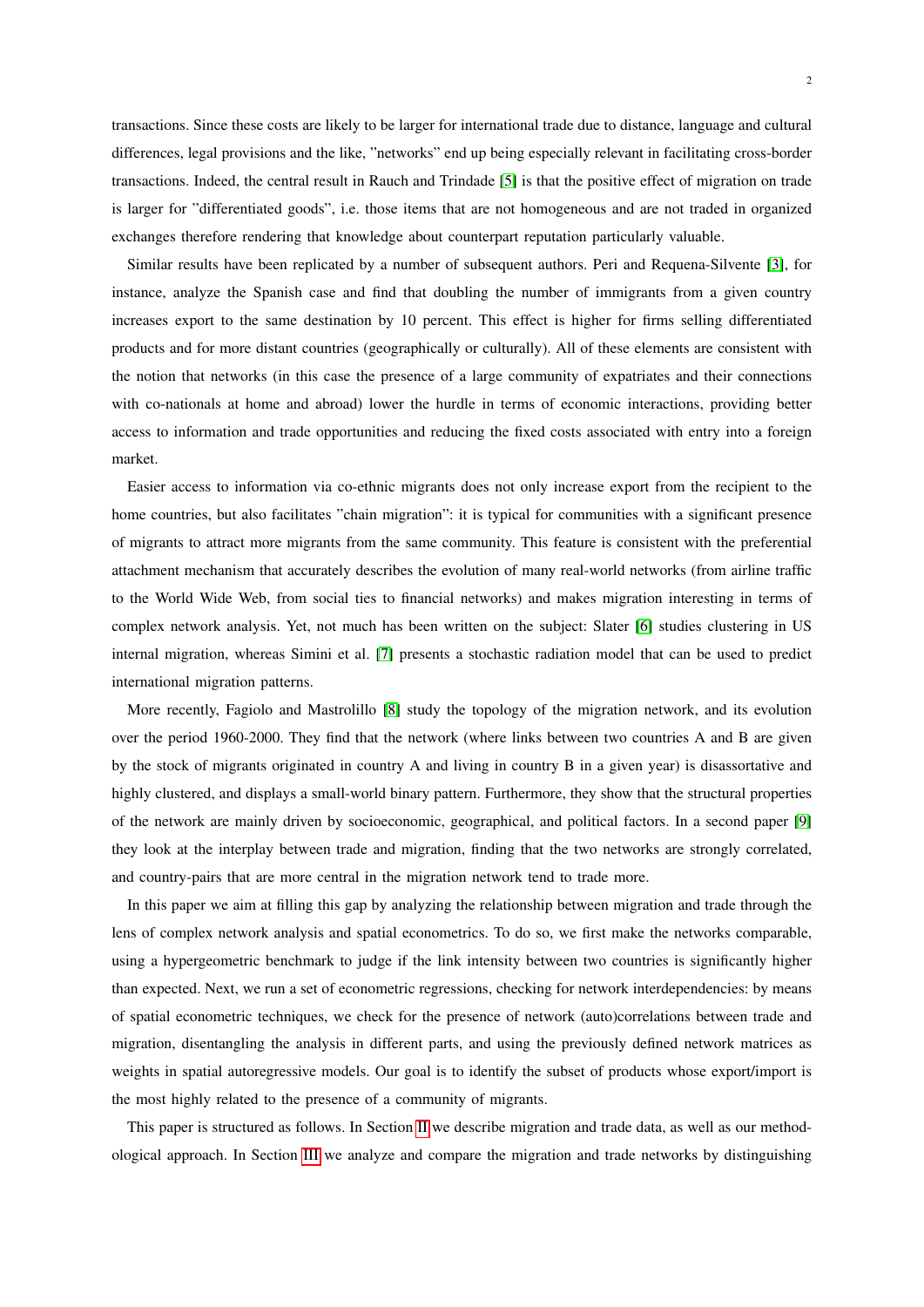3

different product types. In Section [IV](#page-9-0) we presents the econometric analysis and discuss the findings. Finally, Section [V](#page-14-0) contains discussions of our main results, further research directions and conclusions.

#### II. DATA & METHODOLOGY

#### <span id="page-4-0"></span>*A. Migration and trade data*

In this paper we use data regarding migrants from The World Bank's Global Bilateral Migration dataset [\[10\]](#page-16-1): it is composed by decennial matrices of bilateral migrant stocks spanning 1960-2000 (5 census rounds), disaggregated by gender and based primarily on the foreign-born definition of migrants. It is the first and only comprehensive picture of bilateral global migration over the second half of the 20th century, taking into account a total of 232 countries. The data reveal that the global migrant stock increased from 92 million in 1960 to 165 million in 2000. Quantitatively, migration between developing countries dominates, constituting half of all international migration in 2000, whereas flows from developing to developed countries represent the fastest growing component of international migration in both absolute and relative terms. As for international trade, we use the dataset that was cleaned and made compatible through a National Bureau of Economic Research (NBER) project led by R. Feenstra [\[11\]](#page-16-2), disaggregated according to the Standardized International Trade Code at the four-digit level (SITC-4). It provides for each country the value (expressed in thousands of US dollars) exported to all other countries, for 775 product classes. In our analysis, we focus on the years 1970 and 2000, although choosing different years does not alter the results.

In addition, to improve our analysis, we look at the SITC product code traded between each country pair and perform a decomposition of goods following the Rauch classification [\[5\]](#page-15-4). We thus distinguish between *homogeneous* and *differentiated* goods: the former are those with a reference price, whether it be a result of organized exchanges or simply of price quotations in a specialized journal; while the latter are without such a reference price and can be thought of as 'branded' commodities. An important distinction between these two categories is that homogeneous product prices can be quoted without mentioning the name of the manufacturer, like many chemical compounds for example, letting specialized traders stay informed regarding their prices around the globe and perform international commodity arbitrage by matching distant buyers and sellers much like traders in an organized exchange. In other words for this category of products it is immediately apparent if the differential between the two countries' markets is large enough to cover customs and transportation costs. On the contrary, differentiated products are such that their commodity categories are usually not well defined (e.g. footwear); they need to be disaggregated into various sub-types, a process that leads to the limit where each category contains only one supplier. These products are, in this respect, 'branded' or differentiated. From this definition one would expect for international trade to be more heavily influenced by migrant networks for this second class of products, as buyers and sellers need to be matched in the product characteristics space. This is indeed the result found by Rauch [\[5\]](#page-15-4) and one of the aspects we test in this paper.

Our aim is to use the two datasets together. In this respect, we retain only the countries present in both of them to enhance comparability. Doing this we end up with a set of 146 nodes, that populate both the trade and migration networks.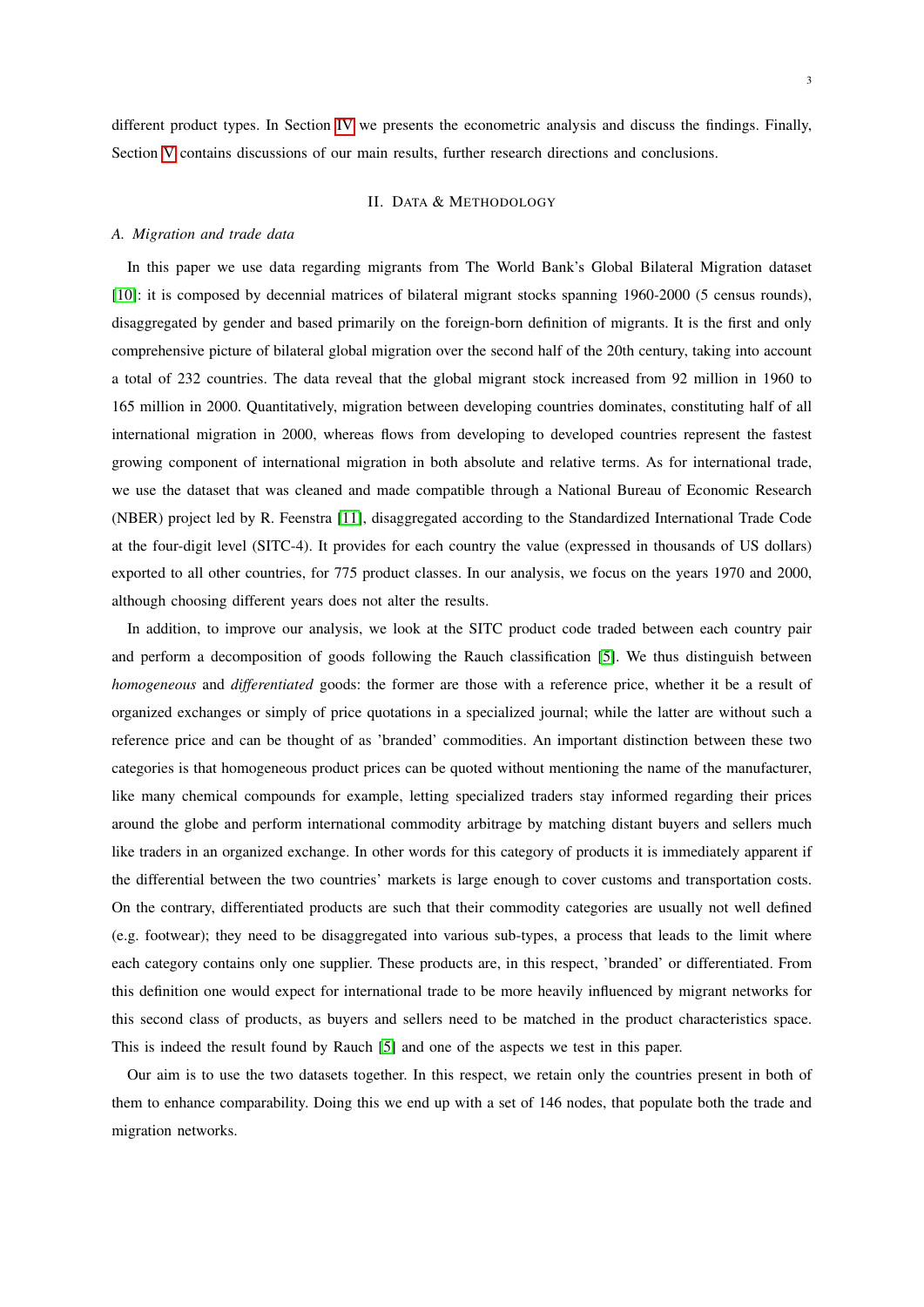#### <span id="page-5-3"></span>*B. Methodology*

The different nature of the data, both with regards to type and measurement unit, make a direct comparison of the trade and migration networks unreliable. As such what is needed is a tool to make the two datasets comparable. To address this issue, we use a stochastic benchmark for normalization purposes, as recently used in [\[12\]](#page-16-3) and previously introduced in [\[13\]](#page-16-4). This method has been used to identify statistically significant portions of data in fields ranging from genetics to network theory [\[14,](#page-16-5) [15\]](#page-16-6).

For two countries, A and B, let  $N_A$  be the value of goods exported by country A and  $N_B$  the value of goods imported by country  $B$ . The total value of traded goods is  $N_k$  and the observed value of goods exported from A to B is  $N_{AB}$ . Under the null hypothesis of random co-occurrence, that is to say, customers in country B who are indifferent to the nationality of the exporter, the probability of observing X thousands US dollars of goods traded is given by the hypergeometric distribution

$$
H(X|N_k, N_A, N_B) = \frac{\binom{N_A}{X} \binom{N_k - N_A}{N_B - X}}{\binom{N_k}{N_B}},
$$
\n(1)

and we can associate a  $p$ -value with the observed  $N_{AB}$  as

$$
p(N_{AB}) = 1 - \sum_{X=0}^{N_{AB}-1} H(X|N_k, N_A, N_B) .
$$
 (2)

Note that the described null hypothesis directly takes into account the heterogeneity of countries with respect to the total value of goods traded (row and column totals). For each pair of countries, we separately evaluate the *p*-value for each trade relationship and then use a cutoff to select only those links that represent a significant departure from the hypergeometric benchmark ( $p < .01$  $p < .01$ ). The resulting matrices are then dichotomized<sup>1</sup>. Thanks to our stochastic approach we can treat a weighted network as a random graph in which any link has a probability of occurrence. We use this method to filter both trade and migration networks, to make them comparable.

In the next Section we study the structural properties of trade and migration networks. We use then networks as weight matrices in a spatial gravity model of trade flows (Section [IV\)](#page-9-0).

#### III. NETWORK ANALYSIS

<span id="page-5-0"></span>We first describe and compare some basic topological properties of the two networks separately (Section [III-A\)](#page-5-2); we then to analyze the interconnections and correlations among their links (Section [III-B\)](#page-6-0).

#### <span id="page-5-2"></span>*A. Topological properties*

In this section we introduce and analyze some topological indicators of the *migration* and *trade* (both total and separated in differentiated and homogeneous products) networks for the year 2000.

One of the most important topological properties of a network is the degree distribution,  $P(k)$ . This quantity measures the probability of a randomly chosen vertex to have k neighbors. Figure [1](#page-7-0) (main) shows the undirected cumulative distribution of trade and migration networks, defined as  $P_c(k) \equiv \sum_{k'>k} P(k')$ . In all cases the cumulative distributions show a flat approach from the origin, similar to the Erdös-Rényi (ER) network; but then, at about  $k = 10$ , the distributions follow a power law decay, with a strong deviation from the exponential

<span id="page-5-1"></span><sup>&</sup>lt;sup>1</sup>The hypergeometric multi-urn benchmark is equivalent to the Monte Carlo degree-preserving network rewiring procedure  $[16]$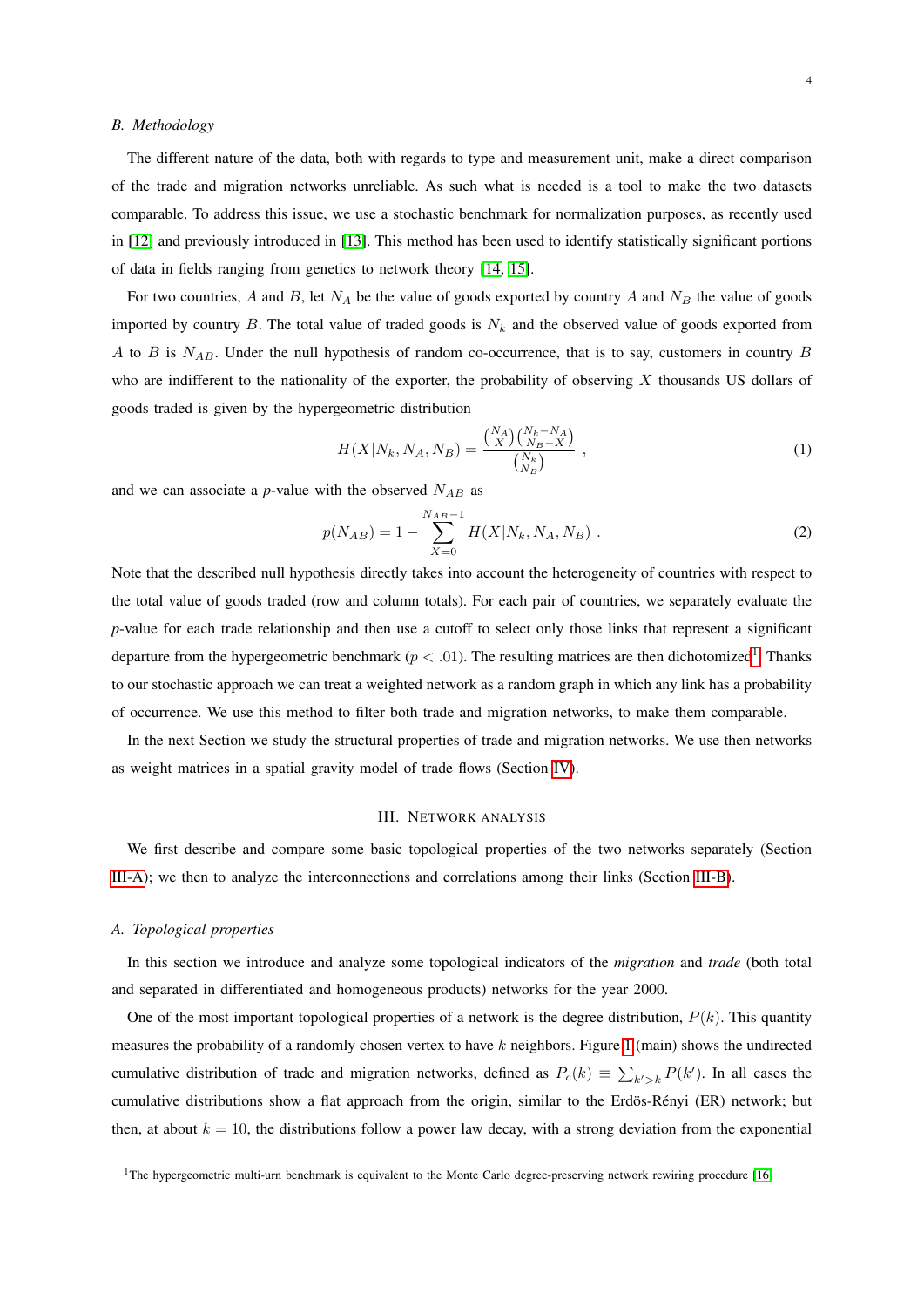tail predicted by the classical random graph theory. This is especially true for the trade networks' cumulative distribution, whereas the migration case has a less evident power law behavior and deviation from the ER case.

<span id="page-6-1"></span>Table [I](#page-6-1) presents a selection of well-known statistics for these networks. We can observe that the trade networks share, in general, very similar properties, although they are always slightly different for the migration case. In particular, while the migration network has a lower connectivity, as indicated by the nodes' average degree and density, its links are more reciprocal, meaning that a bilateral bond is more common than in commercial trades.

TABLE I YEAR 2000.  $D =$  DIFFERENTIATED;  $H =$  HOMOGENEOUS.

|                        |          |          | Migration Trade Trade (D) Trade (H) |          |
|------------------------|----------|----------|-------------------------------------|----------|
| Average degree         | 29.45    | 38.47    | 34.30                               | 36.19    |
| Density $(\% )$        | 15.1     | 20.4     | 18.5                                | 19.3     |
| Corr. coeff.           | 0.45     | 0.79     | 0.70                                | 0.78     |
| Reciprocity $(\% )$    | 34.5     | 30.2     | 28.2                                | 29.1     |
| Average cluster coeff. | 0.099    | 0.088    | 0.073                               | 0.089    |
| Assortativity          | $-0.009$ | $-0.428$ | $-0.278$                            | $-0.368$ |
|                        |          |          |                                     |          |

Another important aspect is the hierarchical structure of the networks, which is usually analyzed by means of the clustering coefficient and degree-degree correlation. The *clustering coefficient* of vertex i is defined as  $c \equiv 2n_i/k_i(k_i - 1)$ , where  $n_i$  is the number of neighbors of i that are interconnected. The values of the clustering coefficient for our networks are  $\simeq 0.1$ , much lower than in other analyses of the world trade network [See for example [17\]](#page-16-8), indicating that the hypergeometric filtering we used in our work to dilute it resulted in the loss of the clustered structure of the network. Hierarchy is also reflected in the degree-degree correlation through the conditional probability  $P(k|k')$ , i.e. the probability that a vertex of degree  $k'$  is linked to a vertex of degree  $k$ . This function is difficult to measure, due to statistical fluctuations, and it is usually substituted by the *average nearest neighbors degree (ANND)*, defined as  $\langle k_{nn}(k) \rangle = \sum_{k'} k' P(k'|k)$  [\[18\]](#page-16-9). For independent networks this quantity would result independent of k. Figure [1](#page-7-0) (inset) reports the ANND for the migration and trade networks, showing a dependency on the vertex's degree and indicating that in all the networks highly connected vertices tend to connect to poorly connected vertices (which is usually called *dissortative* behavior). It is clear how this phenomenon is much more pronounced in trade than in migration, as can also be seen by the assortativity coefficient<sup>[2](#page-6-2)</sup> in Table [I.](#page-6-1)

#### <span id="page-6-0"></span>*B. The Relation between migration and trade*

A first approach to analyzing the interplay between international trade and human migration is to observe whether, for a pair of countries, a strong bond in one aspect is related to a strong tie in anther. To do this we make use of the Jaccard index [\[19\]](#page-16-10) that, given two sets of events, is defined as  $J = |A \cap B| / |A \cup B|$ , therefore representing the ratio between the number of events shared between the two sets, over the number of events in at least one of them. In our case the events will represent that the link between two countries is significant<sup>[3](#page-6-3)</sup> both in the trade and the migration networks.

<span id="page-6-2"></span><sup>2</sup>Also known as *Pearson's degree correlation*

<span id="page-6-3"></span><sup>3</sup>Significant in the sense of Section [II-B,](#page-5-3) so to say with the *p*-value below the threshold we set at 0.01.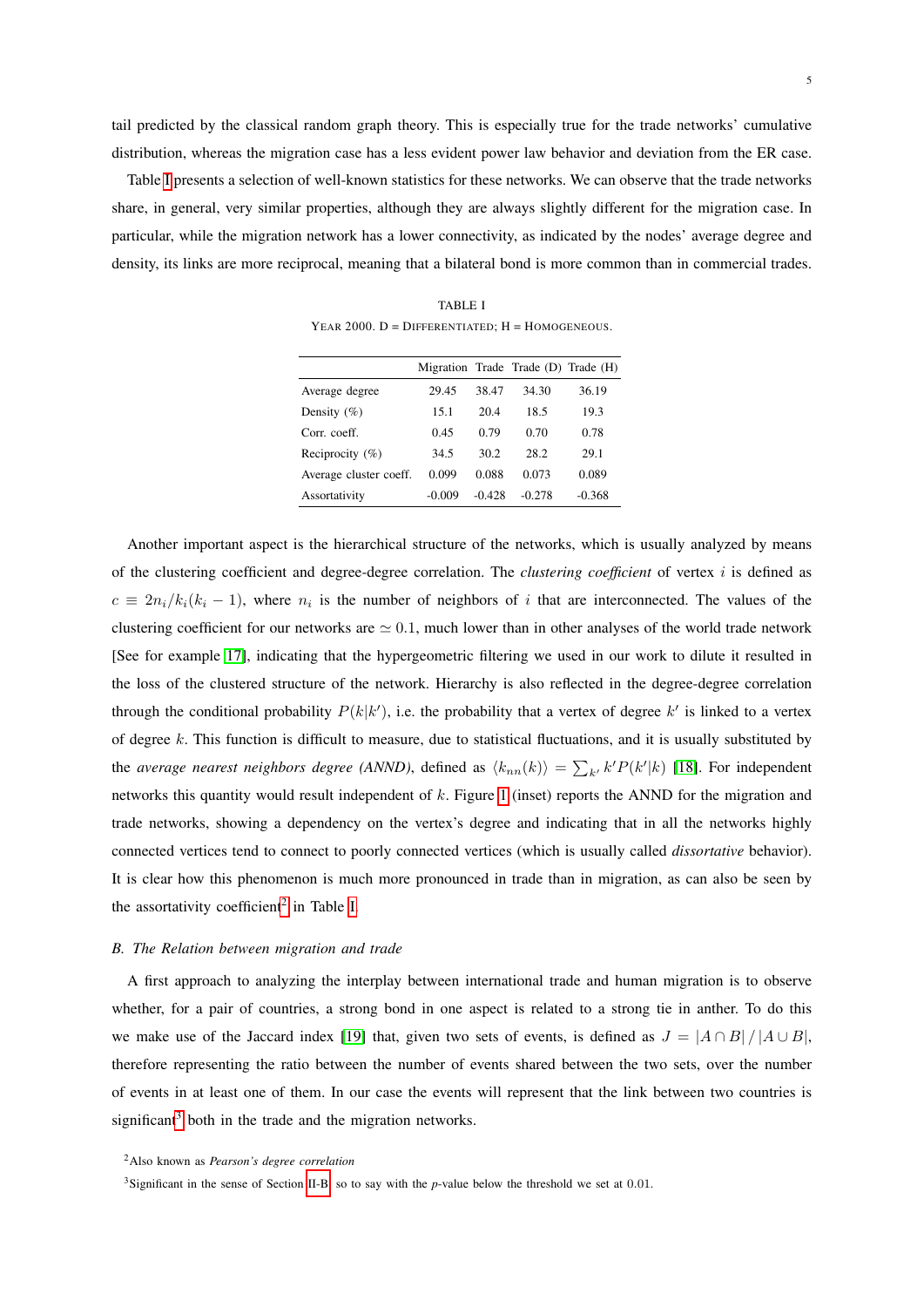

<span id="page-7-0"></span>Fig. 1. Main: cumulative degree distribution  $P<sub>c</sub>(k)$  for the trade and migration networks. The dashed line is the same degree distribution for a random graph with the same average degree. Inset: average nearest neighbors' degree as a function of the total degree of the vertex.

In Figure [2](#page-8-0) (main) we can see the distribution of the Jaccard index  $(J)$  for all the individual products in the years 1970 and 2000: both present a clear power law behavior and show how for products for the year 2000, the overlap with migration is generally higher. In the inset we plot the total number of overlaps in the networks for individual countries: this too presents a power-law behavior, although the two distributions cross at some point, indicating that countries with a stronger relation between trade and migration had a higher network effects in 1970, while countries with a weaker bond had a higher one in 2000.

In Tables [II](#page-8-1) and [III](#page-9-1) we also list the top and bottom countries and products, respectively, that appear in the distributions.

To verify the validity of the Rauch classification [\[5\]](#page-15-4) we repeated the same analysis separating *differentiated* and *homogeneous* goods: in the main panel of Fig. [3](#page-10-0) we plot the distribution of the Jaccard index for individual products while in the inset we show the Jaccard index for the entire networks in the years 1970-2000. As one can observe, in this first analysis the Rauch classification seems to be verified by our results, with values for the differentiated products generally higher for both individual SITC codes and the whole networks.

To further investigate this point, in Section [IV](#page-9-0) we compare the results for the classification proposed by Rauch and the that emerges from the overlapping of the trade and migration networks (see Table [III\)](#page-9-1). In particular, we take the *top-N* products<sup>[4](#page-7-1)</sup> from our ranking and compare them with Rauch's differentiated ones, and do the

<span id="page-7-1"></span><sup>&</sup>lt;sup>4</sup>N indicates here the number of differentiated products in each year.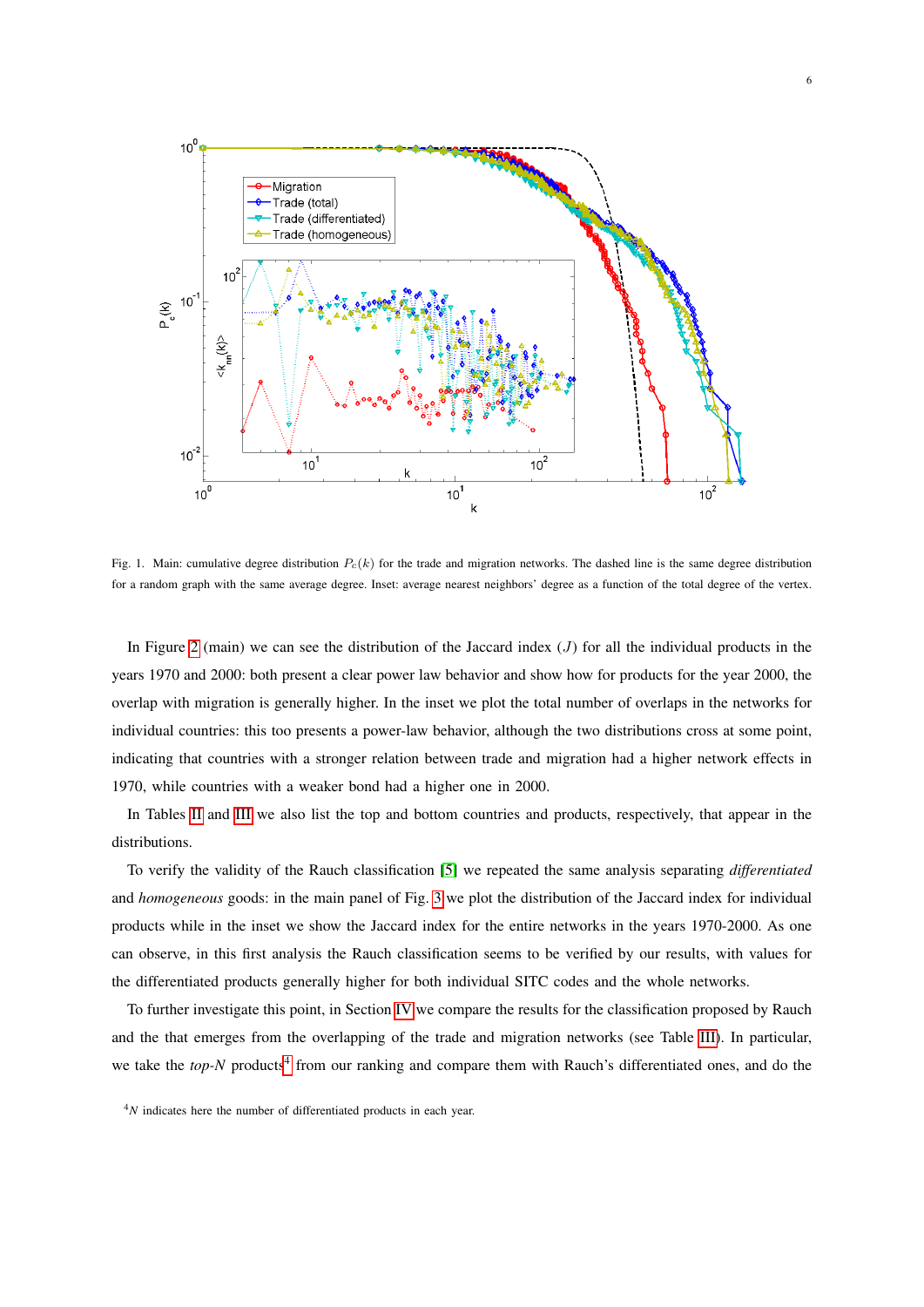same for the bottom ranked with homogeneous commodities. We call these two new categories *overlapping* and *non-overlapping*[5](#page-8-2) .



<span id="page-8-0"></span>Fig. 2. Main figure: Distribution of the Jaccard index relative to the overlapping of single products with the migration networks for years 1970 and 2000. Red lines are power law fits. Inset: Distribution of the number of overlaps between the trade and migration networks for individual countries.

#### TABLE II

<span id="page-8-1"></span>A LIST OF THE COUNTRIES THAT BEST AND WORST OVERLAP BETWEEN TRADE AND MIGRATION NETWORKS, BASED ON THE JACCARD INDEX, YEAR 2000.

|                | # Country                        |
|----------------|----------------------------------|
|                | 1 Germany                        |
|                | 2 United Kingdom                 |
| 3 <sup>7</sup> | Italy                            |
|                | 4 Spain                          |
|                | 5 Netherlands                    |
|                |                                  |
|                | 11 China                         |
|                |                                  |
|                | 142 Sierra Leone                 |
|                | 143 Somalia                      |
|                | 144 Saint Pierre and Miquelon    |
|                | 145 Tanzania, United Republic of |
|                | 146 Uganda                       |

<span id="page-8-2"></span><sup>5</sup>In our new classification, for the year 1970 the overlapping (non-overlapping) products are composed by  $54\% - 46\%$  ( $27\% - 73\%$ ) of Rauch's differentiated-homogeneous products; while for the year 2000 the figure changes to 62% − 38% (37% − 63%)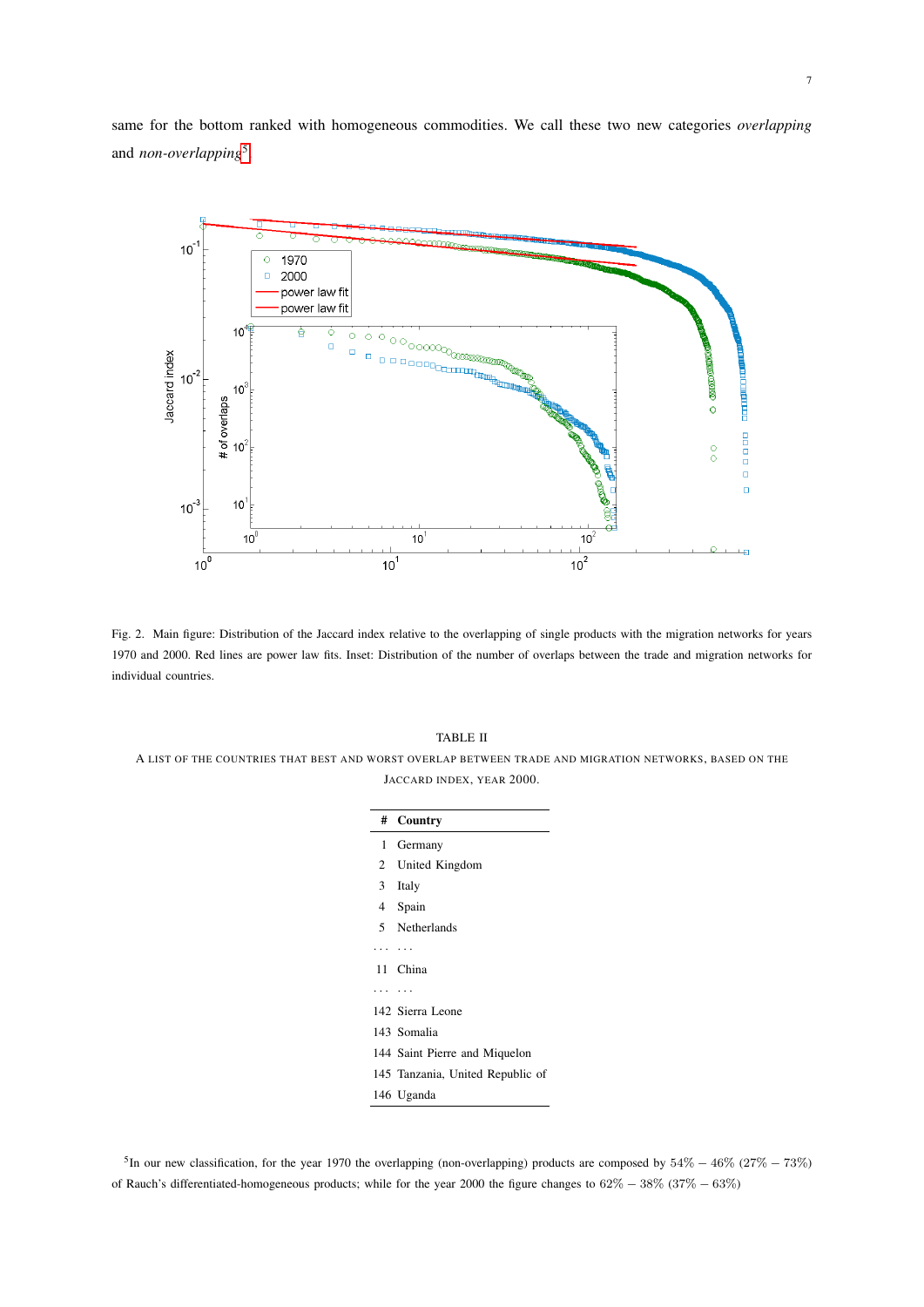#### TABLE III

<span id="page-9-1"></span>A LIST OF THE PRODUCTS (SITC-4) WITH THE MOST AND LEAST OVERLAP WITH THE MIGRATION NETWORK, BASED ON THE  $JACCARD$  INDEX, FOR YEAR 2000.  $D = D$ IFFERENTIATED;  $H = HOMOGENEOUS$ .

| #              | Product                                                       | <b>Type</b> |
|----------------|---------------------------------------------------------------|-------------|
| 1              | Miscellaneous articles of plastic                             | D           |
| 2              | Insulated electric wire, cable, bars, etc.                    | D           |
| 3              | Plastic packing containers. lids. stoppers and other closures | D           |
| $\overline{4}$ | Switches. relays. fuses; switchboards and control panels      | D           |
| 5              | Edible products and preparations, nes                         | D           |
| 6              | Chemical products and preparations, nes                       | D           |
| 7              | Other furniture and parts thereof, nes                        | D           |
| 8              | Machinery for specialized industries and parts thereof, nes   | D           |
| 9              | Other polymerization and copolymerization products            | D           |
|                | .                                                             | .           |
|                | 762 Copra                                                     | H           |
|                | 763 Palm nuts and kernels                                     | H           |
|                | 764 Manila hemp. raw or processed but not spun                | H           |
|                | 765 Uranium depleted in U235. thorium. and alloys. nes;       | н           |
|                | 766 Ores and concentrates of uranium and thorium              | H           |
|                | 767 Castor oil seeds                                          | D           |
|                | 768 Coal gas. water gas and similar gases                     | H           |
|                | 769 Wood-based panels. nes                                    | D           |
|                | 770 Knitted or crocheted fabrics, elastic or rubberized       | D           |

#### IV. ECONOMETRIC APPROACH

<span id="page-9-0"></span>Gravity models have often been used to explain *Origin-Destination* (OD) flows that arise in fields such as trade, transportation and migration. The term *spatial interaction models* has been used in the literature to label models that focused on flow between origins and destinations [\[20\]](#page-16-11). A great deal of literature on theoretical foundations for this model exists [\[21,](#page-16-12) [22\]](#page-16-13), as well as literature focused on empirical studies [\[21,](#page-16-12) [22,](#page-16-13) [23,](#page-16-14) [24\]](#page-16-15). These models rely on a function of the distance between an origin and destination in addition to explanatory variables pertaining to characteristics of both origin and destination regions. Spatial interaction models assume that using distance as a variable will eradicate the spatial dependence among the OD pairs. However, the notion that using of distance functions in conventional interaction models effectively captures spatial dependence in interregional flows has long been challenged.

It has been recently fully recognized that a spatial interaction effect exists [\[25,](#page-16-16) [26,](#page-16-17) [27,](#page-16-18) [28\]](#page-17-0), essentially due to the spatial spillover and the third country effect. This motivates the introduction of the spatial autoregressive components in the so-called *spatial gravity model of trade*. The spatial autoregressive component makes use of an  $n \times n$  weight matrix in order to define the set of the spatial neighbors. The correct specification of the weight matrix is still debated. It is, however, reputed that the correct specification of this matrix, conditioned to the topic and to the objectives of the analysis, exists. One of the most frequently used weight matrices is based on spatial contiguity: it contains 1 if the pair shares geographical borders, 0 otherwise.

W:  $w_{i,j} = 1$  if i is neighbor of j,  $w_{i,j} = 0$  otherwise.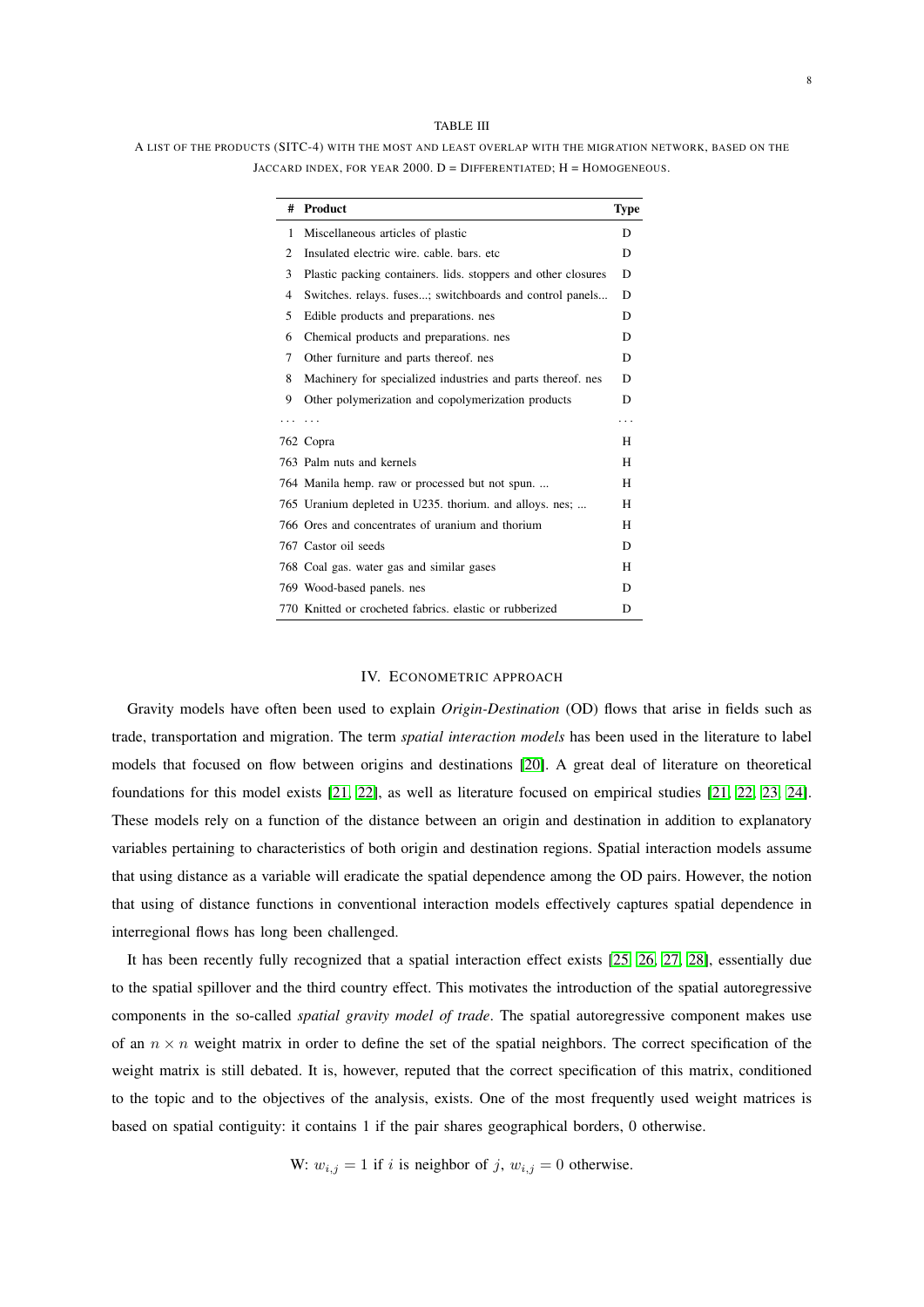

<span id="page-10-0"></span>Fig. 3. Main figure: Distribution of the Jaccard index relative to the overlapping of single products with the migration networks, shown separately for *differentiated* and *homogeneous* products, for years 1970 and 2000. Inset: Jaccard indexes relative to the overlap of the entire trade and migration networks for different years. A distinction is made between all the products and just differentiated or homogeneous ones.

Other formulations are also proposed based on an inverse distance approach, as well as on the similarity of technologies in the pair or regions. It is important to underline that the neighboring regions of OD flows include neighbors of the origin location, neighbors of the destination location, and perhaps a link between neighbors of the origin and neighbors of the destination regions. To account for this, the matrix dimension that suits in this case is  $n^2 \times n^2$ , and it is generally constructed (as LeSage and Pace proposed [\[29\]](#page-17-1)) as the Kronecker product of the W matrix with itself.

$$
W_K = W \otimes W
$$

Network theory and spatial econometrics are intimately connected. Leenders [\[30\]](#page-17-2) proposed using SAR models employing an ad-hoc W matrix based on the network relations (in terms of social influences and communication); Farber et al. [\[31\]](#page-17-3) analyzed the relationship between the topology property of networks and the properties of spatial models, performing some simulation tests. Mansky's paper [\[32\]](#page-17-4) is seminal, as it laid the foundation for analyzing the exogenous, endogenous and correlated effects that researchers encounter both in network and econometric theory. Lee, Liu and Lin [\[33\]](#page-17-5), following Mansky's work, proposed a specification and estimation of network econometric models, in the presence of exogenous, endogenous and correlated effects. Furthermore, the discussion on the specification and estimation of the network econometric models has become quite widespread as of late [\[34,](#page-17-6) [35\]](#page-17-7). To control for network effects, here we use a similar approach and replace the spatial weight the network of trade weight matrix.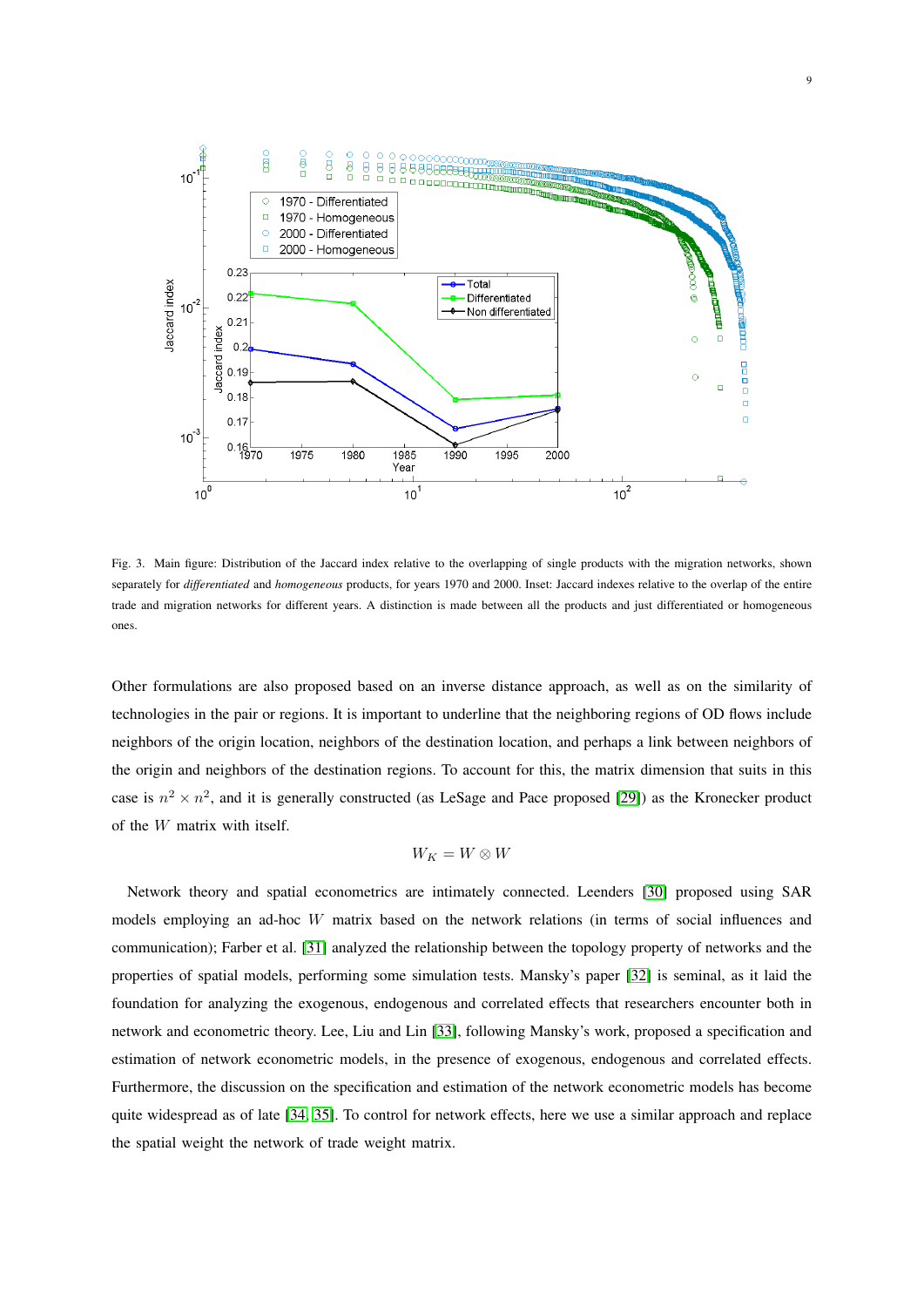The specification of the  $W$  matrix becomes the following:

 $W: w_{i,j} =1$  if *i* has a significant trade relationship with  $i \nvert n < 0.1$ ,  $w_i \nvert i = 0$  otherwise.

with 
$$
j \, (p < 0.1)
$$
,  $w_{i,j} = 0$  otherwise

#### *A. Model specification*

Le Sage and Pace [\[29\]](#page-17-1) proposed to revise spatial specification for OD relationships based on two classes of models: *Spatial autoregressive models* (SAR) and *Spatial Durbin / Spatial error models* (SDM/SEM). The former is motivated by a time relationship describing a diffusion process over space; the latter by the omitted variables argument. We can think of the omitted variable as an unobserved tendency of trade due to network interdependencies.

The econometric representation of the models can be illustrated as:

SAR:

$$
y = \rho \mathbf{W}y + x\beta_1 + \epsilon \tag{3}
$$

SDM:

$$
y = \rho \mathbf{W}y + x\beta_1 + \mathbf{W}x\beta_2 + \epsilon \tag{4}
$$

which becomes the SEM model in the event that included and excluded variables are not correlated (Common factor test can be performed [\[29\]](#page-17-1)).

SEM:

$$
y = x\beta_1 + \lambda \mathbf{W}\epsilon + \epsilon \tag{5}
$$

#### *B. Estimation methods*

The concentrated maximum likelihood estimated proposed by Anselin [\[36\]](#page-17-8) and revised by LeSage and Pace [\[29\]](#page-17-1) generally fits the spatial gravity model of trade. This methods is based on the computation of the logdeterminant, which is quite time-consuming. Fortunately, new technical results regarding the calculation of the log determinant have recently come to light, which facilitates estimations [\[37,](#page-17-9) [38,](#page-17-10) [39\]](#page-17-11). One caveat for this method is that for cases in which a large number of zero flows exists, the method is not appropriate. Maximum likelihood (ML) estimation requires that the dependent variable vector follow a normal distribution, or that it is able to be suitably transformed to achieve normality. A partial solution is generally the logarithmic transformation. Another solution is to consider trade as count data using the Poisson model [\[40\]](#page-17-12).

#### *C. Data, application and econometric results*

We conduct a cross-section on two different years, 1970 and 2000, on a sample of 146 world countries. For each year we test a cross section using three different dependent variables:  $(i)$  total trade;  $(ii)$  differentiated goods; *(iii)* non-differentiated goods. This allows us to test the Rauch theory, in addition to commenting on the relations between trade of differentiated goods and migration.

The gravity model is a benchmark in international trade and seems to be the best choice for our aims. For the gravity model the trade flow depends on the economic dimension of both the origin and the destination country,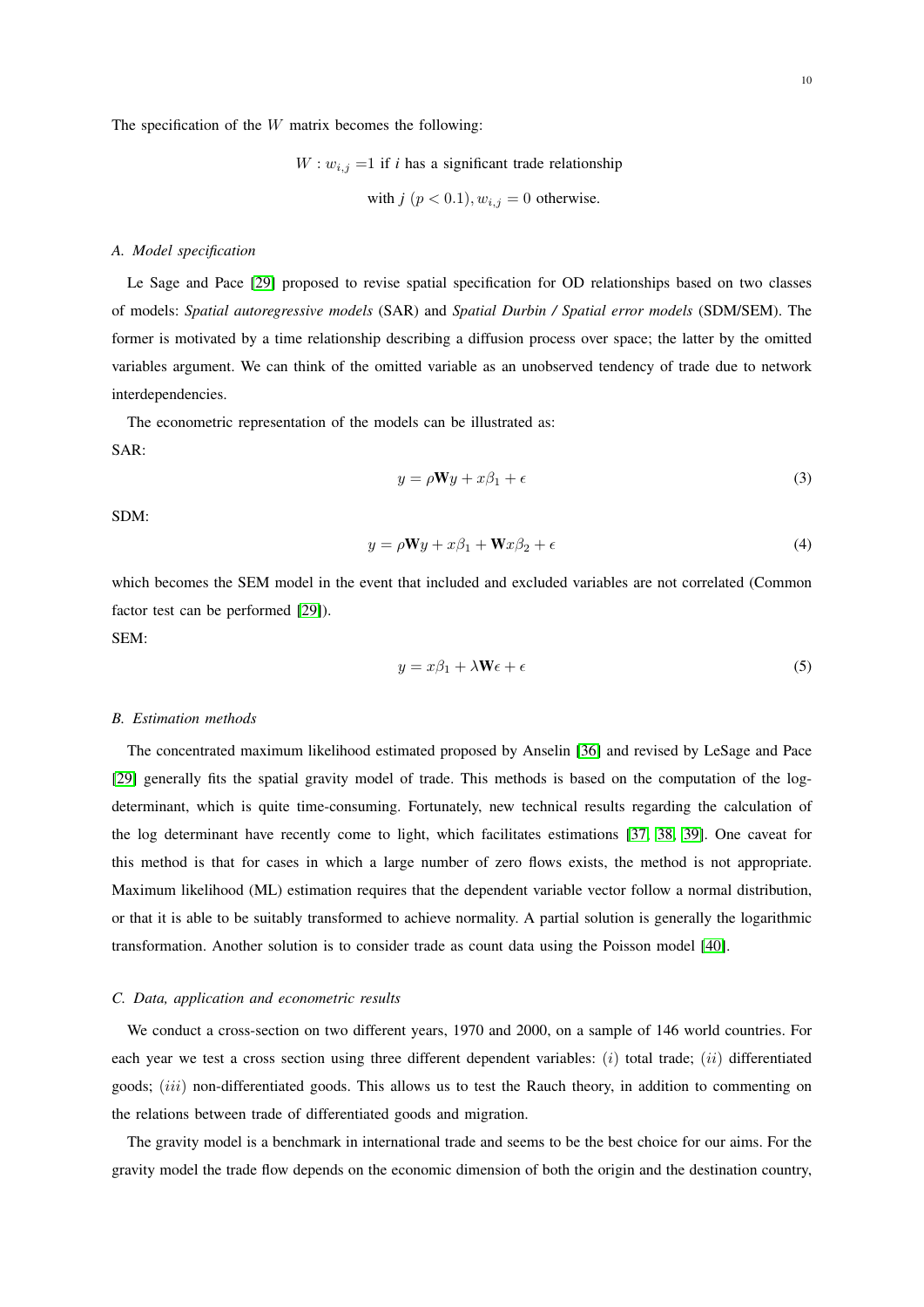and on the distance between the couple. Following this approach, we use the gross domestic product (per capita) and the population as control variables. Furthermore, we control for contiguity, for free trade agreements and for common language and currency, much like what is done in many empirical applications regarding the gravity model of trade. We found all of these variables within the CEPII dataset [\[41,](#page-17-13) [42\]](#page-17-14). However, the control variable we are most interested in are the migrants stocks: we collected this data from the World Bank dataset [\[10\]](#page-16-1).

Appending the spatial autoregressive components in the econometric formula of the gravity model seems to be fundamental in order to grasp the potential contributions of the networks of trade and migration. The concentrated maximum likelihood estimation is the most frequently used estimation method in spatial econometrics because it overcomes issues related to the intrinsic endogeneity in the spatial models. However, the ML estimates require normal distribution, which rarely happens when zero flows are present. We resolve this issue by performing a logarithmic transformation of the dependent and the control variables.

We did a likelihood ratio (LR) and common factor test to choose from different specifications of spatial econometric models, and the results of these tests point in favor of the Durbin model with both the autoregressive component in the dependent variable (trade) and in the control variables (including stock of migration).

In the previous section, we computed four  $146 \times 146$  matrices for two distinct time periods (the years 1970 and 2000), representing the  $(i)$  network of country to country migration;  $(ii)$  network of country to country total trades;  $(iii)$  network of country to country differentiated goods;  $(iv)$  network of country to country nondifferentiated goods. We use these matrices as weight matrices in the spatial econometric model, which can be basically represented in this fashion:

$$
t_{00} = \rho W_{\text{t00}} t_{00} + x_{00} \beta_1 + \beta_2 m_{00} + \gamma W_{\text{t00}} m_{00} + \epsilon
$$
  
\n
$$
dt_{00} = \rho W_{\text{t00}} dt_{00} + x_{00} \beta_1 + \beta_2 m_{00} + \gamma W_{\text{t00}} m_{00} + \epsilon
$$
  
\n
$$
ndt_{00} = \rho W_{\text{t00}} dt_{00} + x_{00} \beta_1 + \beta_2 m_{00} + \gamma W_{\text{t00}} m_{00} + \epsilon
$$
  
\n
$$
t_{70} = \rho W_{\text{t70}} t_{70} + x_{70} \beta_1 + \beta_2 m_{70} + \gamma W_{\text{t70}} m_{70} + \epsilon
$$
  
\n
$$
dt_{70} = \rho W_{\text{t00}} dt_{70} + x_{70} \beta_1 + \beta_2 m_{70} + \gamma W_{\text{t00}} m_{70} + \epsilon
$$
  
\n
$$
ndt_{70} = \rho W_{\text{t00}} dt_{70} + x_{70} \beta_1 + \beta_2 m_{70} + \gamma W_{\text{t00}} m_{70} + \epsilon
$$

where with  $tr$  we represent the total trade between pair of countries,  $dr$  the amount for the differentiated goods and *ndtr* the non-differentiated goods. 1970 and 2000 remain the time periods.  $\rho$  is the coefficient of the lagged trade term,  $\beta_1$  the coefficients of the benchmark control variables like *GDP* and population,  $\beta_2$  is the migration coefficient and  $\gamma$  is the lagged migration coefficient. Moreover, m stay for stock of migration. To conclude,  $W_t$  is the  $n^2 \times n^2$  network of total trade Kronecker matrix,  $W_{tf}$  is the  $n^2 \times n^2$  network of differentiated trade,  $W_{tn}$  is the  $n^2 \times n^2$  network of non-differentiated trade and  $W_m$  is the  $n^2 \times n^2$  network of migration.

We also perform the baseline gravity model using a new dependent variable representing a novel version of differentiated products that we call *overlapping* (see Section [III-B\)](#page-6-0).

We computed these models in  $R$  with the *spdep* package. Results are shown in Tables [IV,](#page-13-0) [VI](#page-14-1) and [V.](#page-13-1) The most important results can be summarized as follows:

• in all models the positive effects on trade of the benchmark variables is confirmed (positive effect for gdpcap and pop, negative for distance);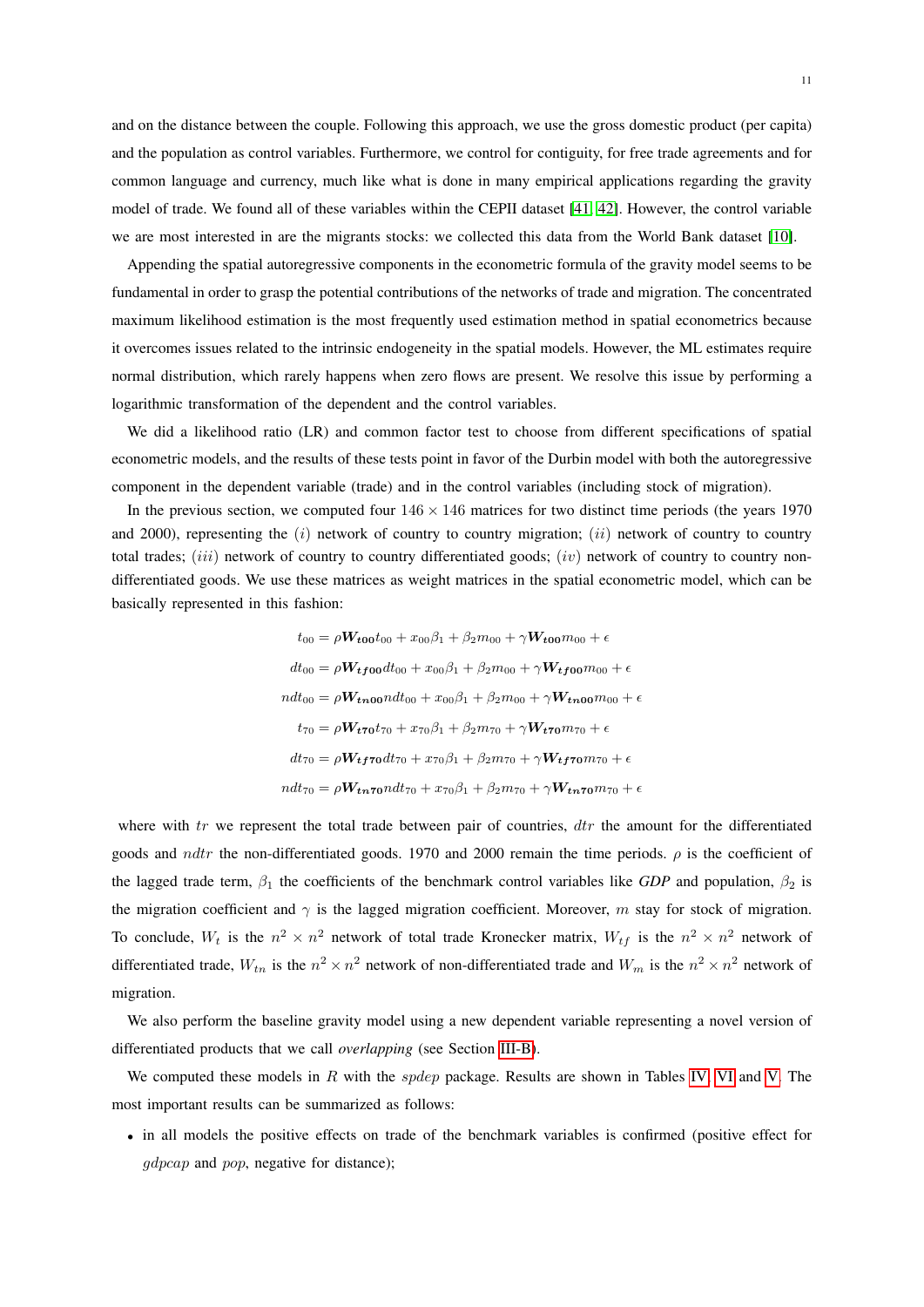|                    | <b>Total</b> | Diff.      |                                                 |            | Homog. Overlap. Non-Overlap |
|--------------------|--------------|------------|-------------------------------------------------|------------|-----------------------------|
| intercept          |              |            | $-7.037***$ $-8.869***$ $-7.903***$             | 5.090***   | $5.343***$                  |
|                    | (0.493)      | (0.547)    | (0.551)                                         | (0.394)    | (0.414)                     |
| distw <sup>1</sup> |              |            | $-0.673***$ $-0.575***$ $-0.570***$ $-0.333***$ |            | $-0.272***$                 |
|                    | (0.037)      | (0.041)    | (0.040)                                         | (0.035)    | (0.037)                     |
| gdpcap_o           | $0.343***$   | $0.309***$ | $0.353***$                                      | $0.144***$ | 0.009                       |
|                    | (0.015)      | (0.027)    | (0.017)                                         | (0.016)    | (0.015)                     |
| gdpcap_d           | $0.538***$   | $0.606***$ | $0.453***$                                      | $0.306***$ | $0.253***$                  |
|                    | (0.014)      | (0.016)    | (0.016)                                         | (0.012)    | (0.014)                     |
| pop_o              | $0.714***$   | $0.610***$ | $0.783***$                                      | $0.283***$ | $0.133***$                  |
|                    | (0.022)      | (0.024)    | (0.024)                                         | (0.013)    | (0.018)                     |
| pop_d              | $1.015***$   | $1.146***$ | $0.885***$                                      | $0.268***$ | $0.260***$                  |
|                    | (0.023)      | (0.026)    | (0.026)                                         | (0.012)    | (0.015)                     |
| migrat             | $0.264***$   | $0.238***$ | $0.224***$                                      | $0.396***$ | $0.322***$                  |
|                    | (0.010)      | (0.011)    | (0.010)                                         | (0.009)    | (0.010)                     |
|                    |              |            |                                                 |            |                             |
| Adj. $R^2$         | 0.499        | 0.501      | 0.464                                           | 0.352      | 0.372                       |

<span id="page-13-0"></span>TABLE IV BASELINE GRAVITY MODEL FOR TRADE - YEAR: 2000, STANDARD ERRORS IN PARENTHESES

<span id="page-13-1"></span>TABLE V DURBIN MODEL FOR TRADE - YEAR: 2000, STANDARD ERRORS IN PARENTHESES

|          | <b>Total</b> | Diff.       |             |                                                          | Homog. Overlap. Non-Overlap |
|----------|--------------|-------------|-------------|----------------------------------------------------------|-----------------------------|
|          |              |             |             | intercept   -14.793*** -10.904*** -14.275*** - 10.260*** | $-8.672***$                 |
|          | (0.792)      | (0.808)     | (0.845)     | (0.745)                                                  | (0.683)                     |
| distw    | $-0.364***$  | $-0.375***$ | $-0.373***$ | $-0.098$                                                 | $-0.220***$                 |
|          | (0.061)      | (0.071)     | (0.074)     | (0.087)                                                  | (0.080)                     |
| gdpcap_o | $0.170***$   | $0.071**$   | $0.169***$  | $0.315***$                                               | $0.126***$                  |
|          | (0.030)      | (0.027)     | (0.027)     | (0.027)                                                  | (0.024)                     |
| gdpcap_d | $0.294***$   | $0.278***$  | $0.256***$  | $0.531***$                                               | $0.514***$                  |
|          | (0.026)      | (0.023)     | (0.024)     | (0.026)                                                  | (0.025)                     |
| pop_o    | $0.713***$   | $0.402***$  | $0.675***$  | $0.367***$                                               | $0.208***$                  |
|          | (0.055)      | (0.049)     | (0.050)     | (0.026)                                                  | (0.043)                     |
| pop_d    | $0.369***$   | $0.326***$  | $0.319***$  | $0.795***$                                               | $0.892***$                  |
|          | (0.025)      | (0.023)     | (0.023)     | (0.047)                                                  | (0.024)                     |
| migrat   | $0.406***$   | $0.391***$  | $0.371***$  | $0.690***$                                               | $0.593***$                  |
|          | (0.023)      | (0.021)     | (0.022)     | (0.025)                                                  | (0.024)                     |
| $\gamma$ | $0.009***$   | $0.005*$    | 0.002       | 0.003                                                    | $0.008**$                   |
|          | (0.003)      | (0.002)     | (0.002)     | (0.005)                                                  | (0.004)                     |
|          |              |             |             |                                                          |                             |
| $\rho$   | $-0.005$     | $-0.006$    | $-0.005$    | $-0.003$                                                 | $-0.0001$                   |
| LR-test  | 17.377       | 12.666      | 15.433      | 2.035                                                    | 0.003                       |
| p-value  | 3E-05        | 0.0003      | 0.855       | 0.153                                                    | 0.959                       |

• the stock of migrants is highly significant both in 1970 and in 2000, for total trade as well as differentiated and homogeneous goods; however, using our classification of differentiated and homogeneous goods, we can see a more substantial effect of migration on the differentiated ones (see Table [IV\)](#page-13-0);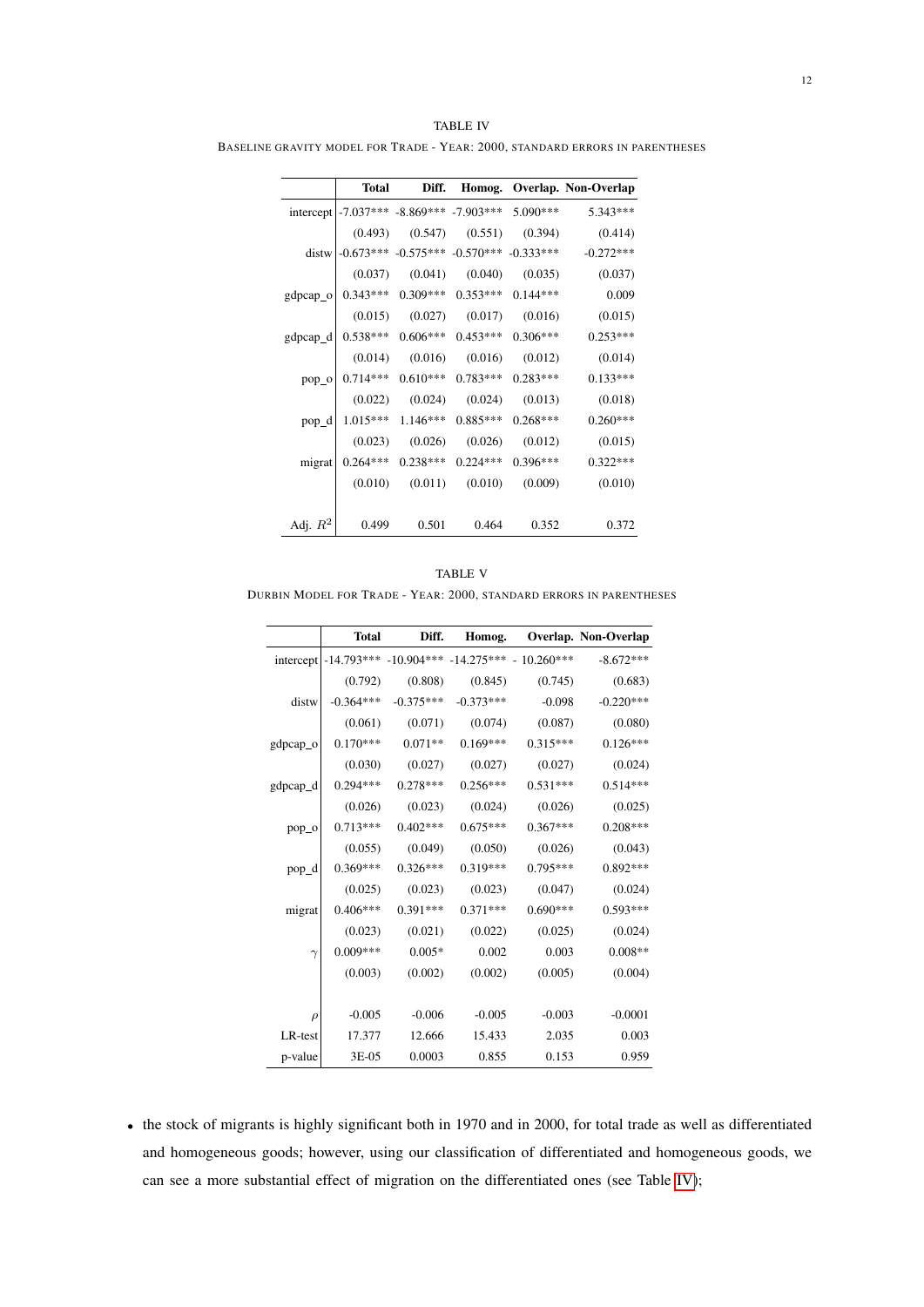|            | <b>Total</b> | Diff.                               |            |                       | Homog. Overlap. Non-Overlap |
|------------|--------------|-------------------------------------|------------|-----------------------|-----------------------------|
| intercept  |              | $-5.100***$ $-2.671***$ $-5.168***$ |            | 0.711                 | $-0.484$                    |
|            | (0.560)      | (0.437)                             | (0.532)    | (0.433)               | (0.386)                     |
| distw      | $-0.129**$   | $-0.105*$                           |            | $-0.135* -0.159**$    | $-0.190***$                 |
|            | (0.057)      | (0.044)                             | (0.054)    | (0.053)               | (0.048)                     |
| $gdpcap_0$ | $0.113***$   | $0.056***$                          |            | $0.095***$ 0.154***   | $0.113***$                  |
|            |              | $(0.015)$ $(0.012)$                 | (0.014)    | (0.019)               | (0.017)                     |
| gdpcap_d   | $0.171***$   | $0.136***$                          |            | $0.155***$ $0.110***$ | $0.115***$                  |
|            | (0.016)      | (0.013)                             | (0.016)    | (0.016)               | (0.014)                     |
| $pop_0$    | $0.301***$   | $0.111***$                          |            | $0.293***0.232***$    | $0.176***$                  |
|            |              | $(0.024)$ $(0.019)$                 | (0.024)    | (0.019)               | (0.018)                     |
| $pop_d$    | $0.217***$   | $0.158***$                          | $0.195***$ | $0.078**$             | $0.180***$                  |
|            | (0.016)      | (0.013)                             | (0.017)    | (0.027)               | (0.024)                     |
| migrat     | $0.389***$   | $0.346***$                          |            | $0.352***0.624***$    | $0.520***$                  |
|            | (0.017)      | (0.013)                             | (0.016)    | (0.021)               | (0.019)                     |
| lag.migrat | $0.011***$   | 0.003                               | $0.010***$ | 0.011                 | $0.014***$                  |
|            | (0.002)      | (0.002)                             | (0.002)    | (0.003)               | (0.003)                     |
|            |              |                                     |            |                       |                             |
| $\rho$     | $-0.011$     | $-0.005$                            | $-0.009$   | $-0.002$              | $-0.004$                    |
| LR-test    | 54.684       | 7.253                               | 33.671     | 1.387                 | 9.574                       |
| p-value    | 1.4E-09      | 0.007                               | 7E-05      | 0.239                 | 0.002                       |

<span id="page-14-1"></span>TABLE VI DURBIN MODEL FOR TRADE - YEAR: 1970, STANDARD ERRORS IN PARENTHESES

- the lagged stock of migration ( $\gamma$ ) also has a positive impact of trade. This means that, if country i trades with country j, and the country j has an high stock of migrants, the trade from i to a third country  $k$  will also increase;
- using the Rauch classification, this phenomenon is stronger for non-differentiated goods in 1970, while for differentiated goods in 2000. Using our classification, this phenomenon is still not strongly significative for differentiated goods (see Table [V\)](#page-13-1);
- $\rho$  has negative sign for all the models used in Rauch classification. It means that, if a country i imports from country j, and the country j has a high level of trade, imports of i from a third country  $k$  will decrease (substitution effect). Using the Rauch classification, these coefficients are still negative, altough they are not significative;
- the impact of the stock of migrants increases (the coefficient goes from 0.322 to 0.396 in 2000) if we use the new classification. The results confirm our improvements on defining the set of differentiated goods.

All in all, the control for network interdependencies is always significant in our analysis. This means that the baseline OD model does not account for network effects, which play a relevant role in shaping the world trade web.

#### V. CONCLUSIONS

<span id="page-14-0"></span>Sets of interdependent phenomena on a global scale are increasingly analyzed as complex networks. International trade, human mobility, communication and transportation infrastructures are just a few examples. Only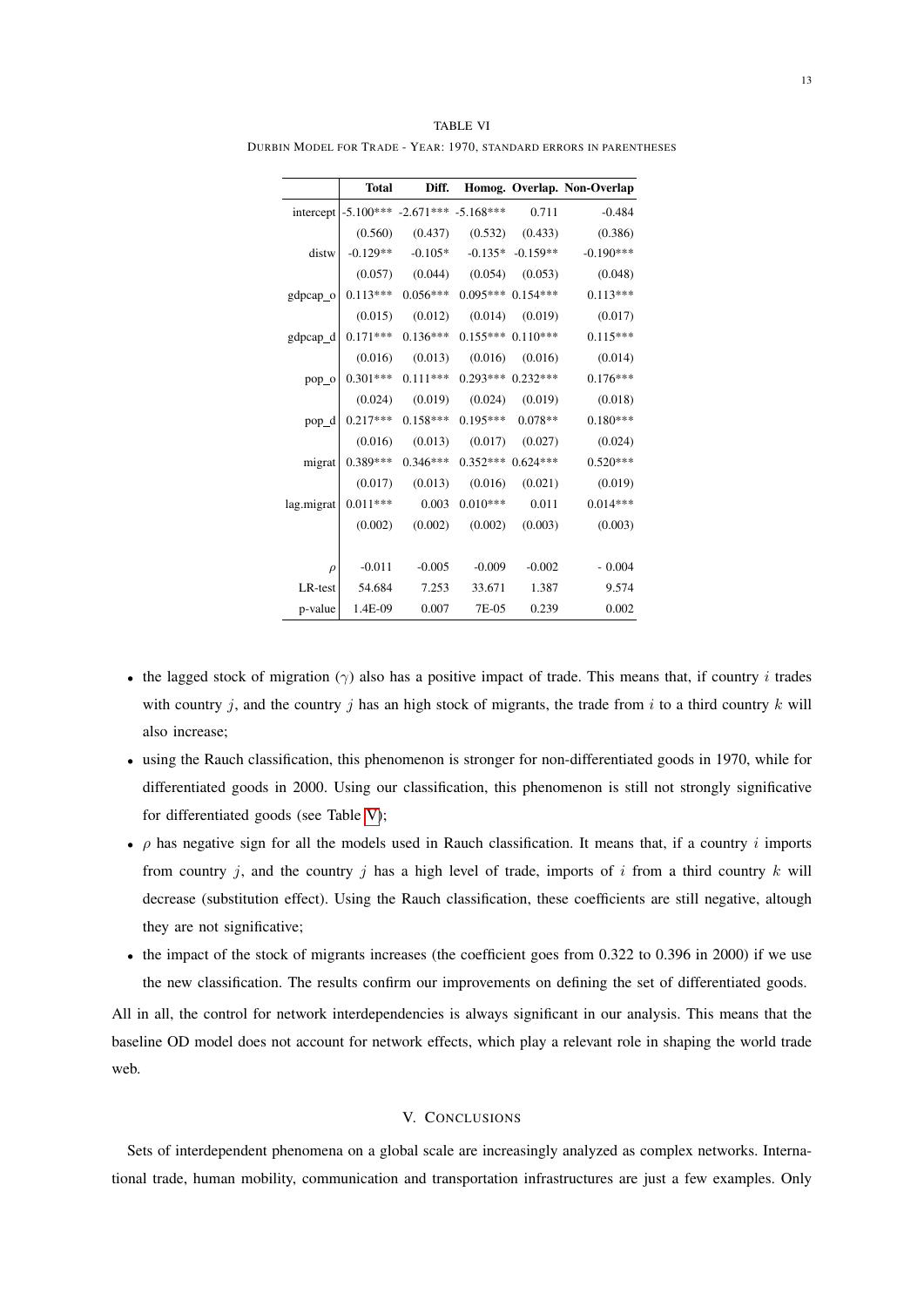recently have new methodologies been developed to analyze the dynamics of intertwined networks, including cascading failures and the transmission of shocks across multiple and heterogeneous network structures. In this paper we contribute to this emerging field of research by analyzing the relationship between the network of human migration and the world trade web. To make different networks comparable, we apply a hypergeometric benchmark to identify significant cross-country relationships. We find that the presence of a stock of migrants in a foreign country has a positive impact on trade. This is particularly true for a subset of products that we identify in Section [III.](#page-5-0) However, when we move to test a gravity model of trade controlling for network interdependencies, we do not find any significant difference between the trade of differentiated and homogeneous goods. Since multiple communities of migrants are simultaneously present in developed countries, when we move to consider competition among them and network substitution effects we do not find any particular information advantage for differentiated goods. However, our results in this paper must be considered as preliminary. Spatial econometrics techniques have a huge potential to include network effects in traditional gravity models. In future work we plan to accommodate multiple and different network effects in this setting. Moreover, since the traditional distinction between differentiated and homogeneous goods does not seem to be particularly informative, we plan to investigate the changing role that migrants play in favoring the trade of specific commodities.

#### ACKNOWLEDGMENT

The authors acknowledge funding from the National Research Program of Italy (PNR), the CRISIS Lab project and the FIRB project ViWaN (Virtual Water Networks). M.R. acknowledges funding from the Multiplex FP7 project (Foundational Research on MULTIlevel comPLEX networks and systems).

#### **REFERENCES**

- <span id="page-15-0"></span>[1] D. M. Gould, "Immigrant links to the home country: empirical implications for us bilateral trade flows," *The Review of Economics and Statistics*, pp. 302–316, 1994.
- <span id="page-15-1"></span>[2] K. Head and J. Ries, "Immigration and trade creation: econometric evidence from Canada," *Canadian journal of economics*, pp. 47–62, 1998.
- <span id="page-15-2"></span>[3] G. Peri and F. Requena-Silvente, "The trade creation effect of immigrants: evidence from the remarkable case of Spain," *Canadian Journal of Economics/Revue canadienne d'économique*, vol. 43, no. 4, pp. 1433–1459, 2010.
- <span id="page-15-3"></span>[4] M. Gen, M. Gheasi, P. Nijkamp, and J. Poot, "The impact of immigration on international trade: a metaanalysis," 2011.
- <span id="page-15-4"></span>[5] J. E. Rauch and V. Trindade, "Ethnic Chinese networks in international trade," *Review of Economics and Statistics*, vol. 84, no. 1, pp. 116–130, 2002.
- <span id="page-15-5"></span>[6] P. B. Slater, "Hubs and clusters in the evolving us internal migration network," *arXiv preprint arXiv:0809.2768*, 2008.
- <span id="page-15-6"></span>[7] F. Simini, M. C. González, A. Maritan, and A.-L. Barabási, "A universal model for mobility and migration patterns," *Nature*, vol. 484, no. 7392, pp. 96–100, 2012.
- <span id="page-15-7"></span>[8] G. Fagiolo and M. Mastrorillo, "International migration network: Topology and modeling," *Phys. Rev. E*, vol. 88, p. 012812, Jul 2013.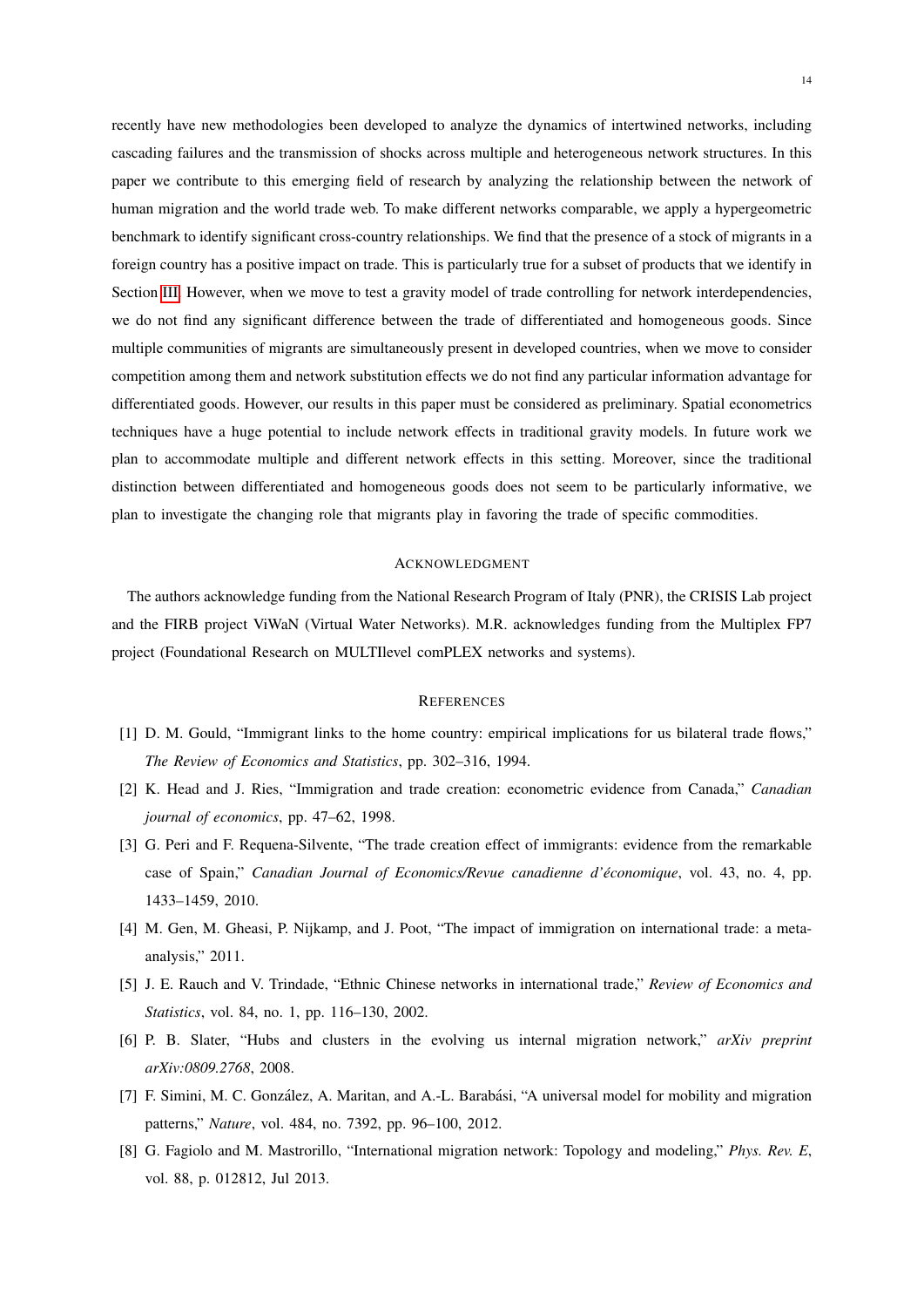- <span id="page-16-1"></span><span id="page-16-0"></span>[9] ——, "Migration and trade: A complex-network approach," 2013, arXiv preprint arXiv:1309.5859.
- [10] C. Özden, C. R. Parsons, M. Schiff, and T. L. Walmsley, "Where on earth is everybody? The evolution of global bilateral migration 1960–2000," *The World Bank Economic Review*, vol. 25, no. 1, pp. 12–56, 2011.
- <span id="page-16-2"></span>[11] R. C. Feenstra, R. E. Lipsey, H. Deng, A. C. Ma, and H. Mo, "World trade flows: 1962-2000," National Bureau of Economic Research, Working Paper 11040, January 2005. [Online]. Available: <http://www.nber.org/papers/w11040>
- <span id="page-16-3"></span>[12] M. Riccaboni, A. Rossi, and S. Schiavo, "Global networks of trade and bits," *Journal of Economic Interaction and Coordination*, pp. 1–24, 2013.
- <span id="page-16-4"></span>[13] M. Tumminello, S. Miccichè, F. Lillo, J. Piilo, and R. N. Mantegna, "Statistically validated networks in bipartite complex systems," *PloS one*, vol. 6, no. 3, p. e17994, 2011.
- <span id="page-16-5"></span>[14] S. Tavazoie, J. D. Hughes, M. J. Campbell, R. J. Cho, and G. M. Church, "Systematic determination of genetic network architecture," *Nature genetics*, vol. 22, no. 3, pp. 281–285, 1999.
- <span id="page-16-6"></span>[15] S. Wuchty, A.-L. Barabási, and M. Ferdig, "Stable evolutionary signal in a yeast protein interaction network," *BMC evolutionary biology*, vol. 6, no. 1, p. 8, 2006.
- <span id="page-16-7"></span>[16] S. Maslov and K. Sneppen, "Specificity and stability in topology of protein networks," *Science*, vol. 296, no. 5569, pp. 910–913, 2002.
- <span id="page-16-8"></span>[17] M. A. Serrano and M. Boguná, "Topology of the world trade web," *Physical Review E*, vol. 68, no. 1, p. 015101, 2003.
- <span id="page-16-9"></span>[18] R. Pastor-Satorras, A. Vázquez, and A. Vespignani, "Dynamical and correlation properties of the internet," *Physical review letters*, vol. 87, no. 25, p. 258701, 2001.
- <span id="page-16-10"></span>[19] P. Jaccard, "Distribution de la flore alpine dans le bassin des drouces et dans quelques regions voisines," *Bulletin de la Société Vaudoise des Sciences Naturelles*, vol. 37, no. 140, pp. 241–272, 1901.
- <span id="page-16-11"></span>[20] M.-L. Lee and R. K. Pace, "Spatial distribution of retail sales," *The Journal of Real Estate Finance and Economics*, vol. 31, no. 1, pp. 53–69, 2005.
- <span id="page-16-12"></span>[21] J. E. Anderson, "A theoretical foundation for the gravity equation," *The American Economic Review*, vol. 69, no. 1, pp. 106–116, 1979.
- <span id="page-16-13"></span>[22] E. Van Wincoop and J. E. Anderson, "Gravity with gravitas: a solution to the border puzzle," *American Economic Review*, vol. 93, no. 1, pp. 170–192, 2003.
- <span id="page-16-14"></span>[23] J. Frankel and A. Rose, "An estimate of the effect of currency unions on trade and growth," *NBER Working Paper*, vol. 7857, 2000.
- <span id="page-16-15"></span>[24] P. Egger, "A note on the proper econometric specification of the gravity equation," *Economics Letters*, vol. 66, no. 1, pp. 25–31, 2000.
- <span id="page-16-17"></span><span id="page-16-16"></span>[25] J. T. Bang, "Regional integration, spatial effects, and the gravity equation," 2006.
- [26] H. Kelejian, G. S. Tavlas, and P. Petroulas, "In the neighborhood: The trade effects of the euro in a spatial framework," *Regional Science and Urban Economics*, vol. 42, no. 1, pp. 314–322, 2012.
- <span id="page-16-18"></span>[27] B. H. Baltagi, P. Egger, and M. Pfaffermayr, "Estimating models of complex fdi: Are there third-country effects?" *Journal of Econometrics*, vol. 140, no. 1, pp. 260–281, 2007.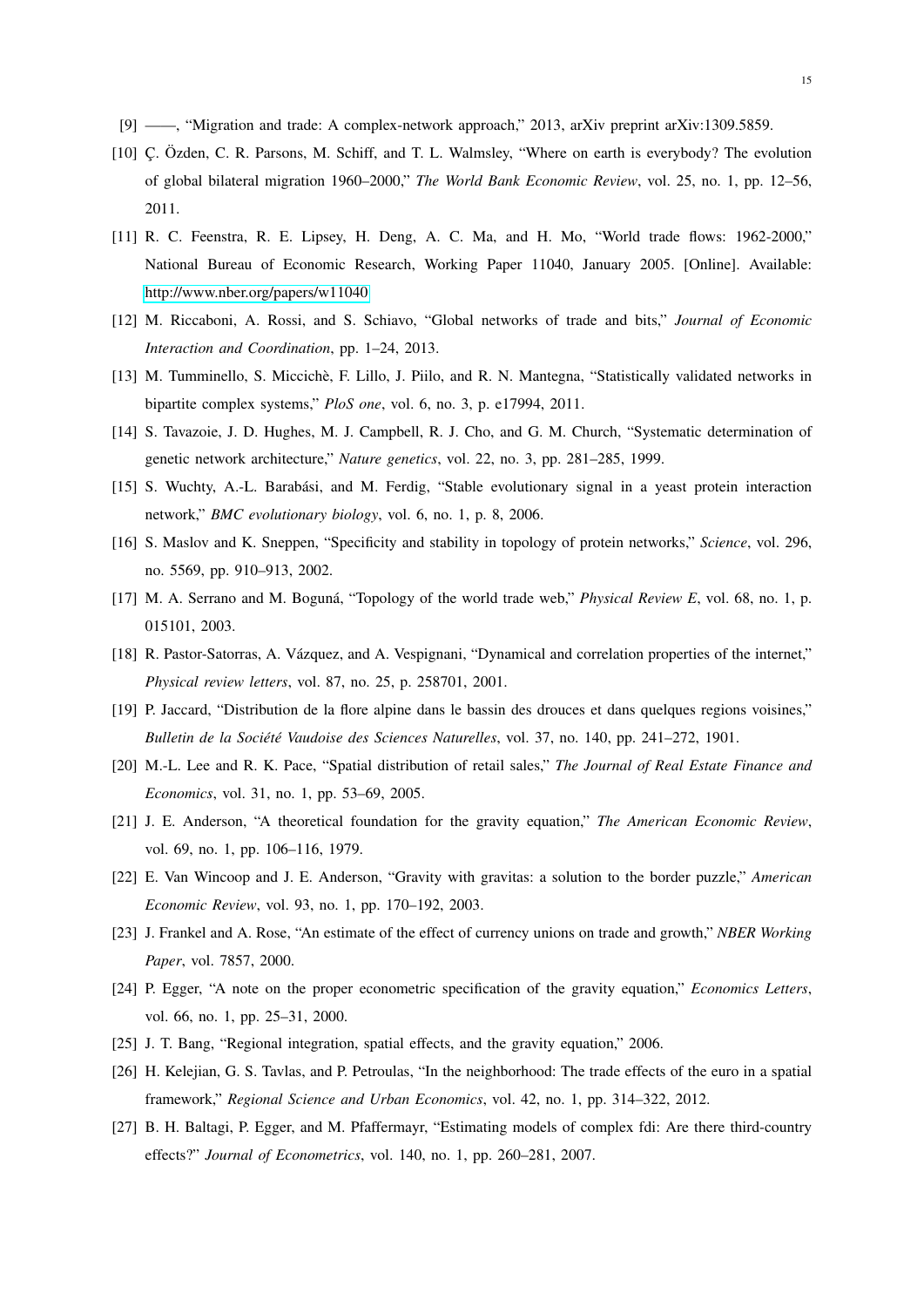- <span id="page-17-0"></span>[28] S. G. Hall and P. Petroulas, *Spatial interdependencies of FDI locations: A lessening of the tyranny of distance?* Bank of Greece, 2008, vol. 67.
- <span id="page-17-1"></span>[29] J. P. LeSage and R. K. Pace, "Spatial econometric modeling of origin-destination flows," *Journal of Regional Science*, vol. 48, no. 5, pp. 941–967, 2008.
- <span id="page-17-2"></span>[30] R. T. A. Leenders, "Modeling social influence through network autocorrelation: constructing the weight matrix," *Social Networks*, vol. 24, no. 1, pp. 21–47, 2002.
- <span id="page-17-3"></span>[31] S. Farber, A. Páez, and E. Volz, "Topology, dependency tests and estimation bias in network autoregressive models," in *Progress in Spatial Analysis*. Springer, 2010, pp. 29–57.
- <span id="page-17-4"></span>[32] C. F. Manski, "Identification of endogenous social effects: The reflection problem," *The review of economic studies*, vol. 60, no. 3, pp. 531–542, 1993.
- <span id="page-17-5"></span>[33] L.-f. Lee, X. Liu, and X. Lin, "Specification and estimation of social interaction models with network structures," *The Econometrics Journal*, vol. 13, no. 2, pp. 145–176, 2010.
- <span id="page-17-6"></span>[34] Y. Bramoulle, H. Djebbari, and B. Fortin, "Identification of peer effects through social networks," ´ *Journal of econometrics*, vol. 150, no. 1, pp. 41–55, 2009.
- <span id="page-17-7"></span>[35] A. G. Chandrasekhar and R. Lewis, "Econometrics of sampled networks," *Unpublished manuscript, MIT.[422]*, 2011.
- <span id="page-17-9"></span><span id="page-17-8"></span>[36] L. Anselin, *Spatial econometrics: methods and models*. Springer, 1988, vol. 4.
- [37] R. K. Pace and J. P. LeSage, "Chebyshev approximation of log-determinants of spatial weight matrices," *Computational Statistics & Data Analysis*, vol. 45, no. 2, pp. 179–196, 2004.
- <span id="page-17-10"></span>[38] R. P. Barry and R. Kelley Pace, "Monte Carlo estimates of the log determinant of large sparse matrices," *Linear Algebra and its Applications*, vol. 289, no. 1, pp. 41–54, 1999.
- <span id="page-17-11"></span>[39] O. Smirnov and L. Anselin, "Fast maximum likelihood estimation of very large spatial autoregressive models: a characteristic polynomial approach," *Computational Statistics & Data Analysis*, vol. 35, no. 3, pp. 301–319, 2001.
- <span id="page-17-12"></span>[40] J. P. LeSage, M. M. Fischer, and T. Scherngell, "Knowledge spillovers across Europe: Evidence from a poisson spatial interaction model with spatial effects," *Papers in Regional Science*, vol. 86, no. 3, pp. 393–421, 2007.
- <span id="page-17-14"></span><span id="page-17-13"></span>[41] T. Mayer and S. Zignago, "Notes on cepiis distances measures: The geodist database," 2011.
- [42] K. Head, T. Mayer, and J. Ries, "The erosion of colonial trade linkages after independence," *Journal of International Economics*, vol. 81, no. 1, pp. 1–14, 2010.